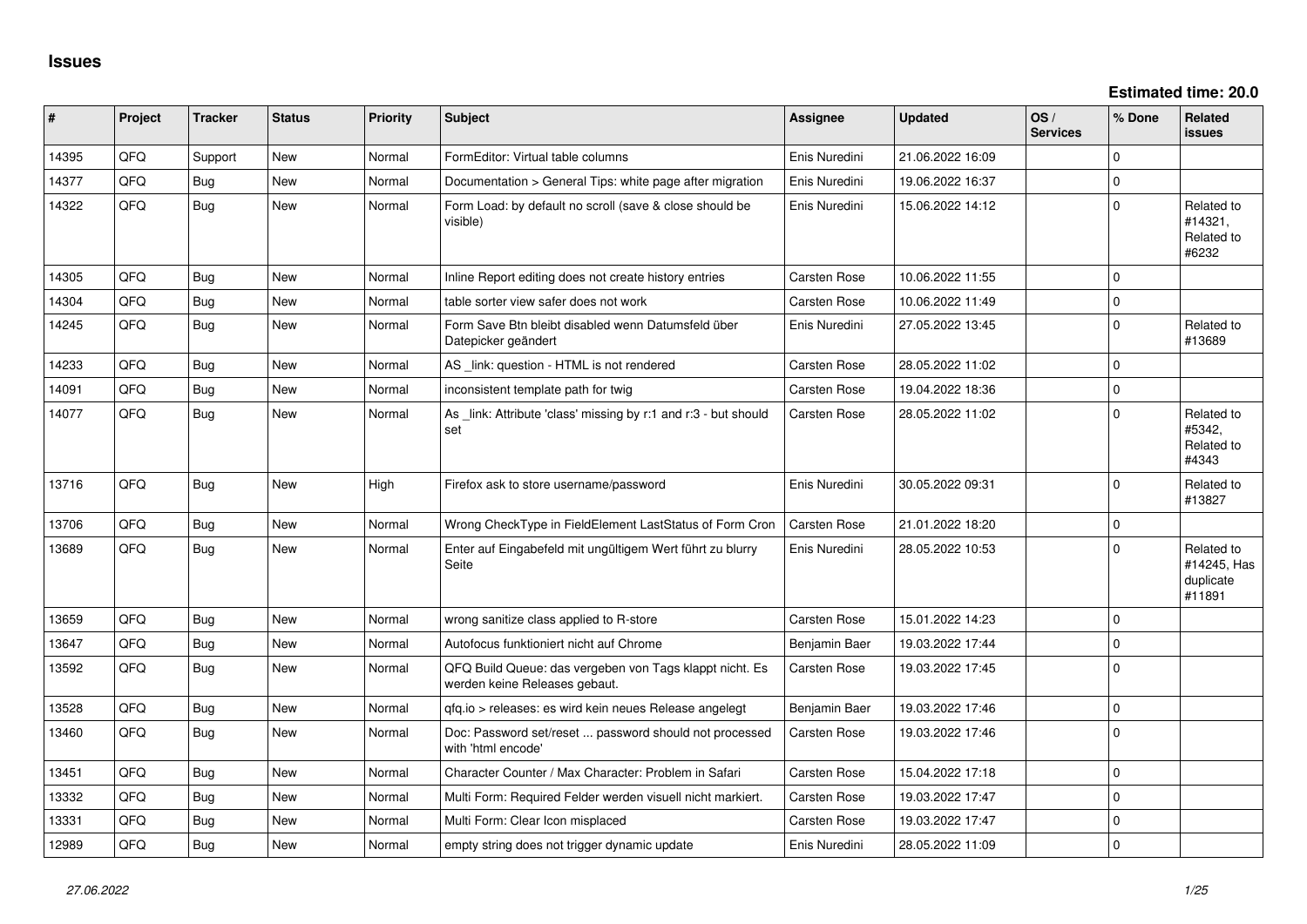| #     | Project | Tracker    | <b>Status</b> | <b>Priority</b> | Subject                                                                                                                                             | <b>Assignee</b>     | <b>Updated</b>   | OS/<br><b>Services</b> | % Done         | Related<br><b>issues</b> |
|-------|---------|------------|---------------|-----------------|-----------------------------------------------------------------------------------------------------------------------------------------------------|---------------------|------------------|------------------------|----------------|--------------------------|
| 12974 | QFQ     | Bug        | <b>New</b>    | High            | Sanitize Queries in Action-Elements                                                                                                                 | Carsten Rose        | 07.12.2021 17:19 |                        | $\mathbf 0$    |                          |
| 12716 | QFQ     | <b>Bug</b> | New           | Normal          | template group: Pattern only applied to first instance                                                                                              | Carsten Rose        | 19.03.2022 17:47 |                        | $\overline{0}$ |                          |
| 12714 | QFQ     | <b>Bug</b> | <b>New</b>    | Normal          | Conversion of GIF to PDF broken when GIF contains Alpha.                                                                                            | Carsten Rose        | 19.03.2022 17:49 |                        | 0              |                          |
| 12702 | QFQ     | <b>Bug</b> | <b>New</b>    | High            | templateGroup: broken in multiDb Setup                                                                                                              | Carsten Rose        | 14.12.2021 16:02 |                        | $\overline{0}$ |                          |
| 12670 | QFQ     | Bug        | New           | High            | Dropdown-Menu classes können nicht mehr angegeben<br>werden                                                                                         | Carsten Rose        | 07.12.2021 17:19 |                        | $\overline{0}$ |                          |
| 12581 | QFQ     | Bug        | New           | Normal          | Form.forward=close: Record 'new' in new browser tab ><br>save (& close) >> Form is not reloaded with new created<br>record id and stays in mode=new | Carsten Rose        | 19.03.2022 17:48 |                        | $\overline{0}$ |                          |
| 12545 | QFQ     | <b>Bug</b> | New           | Urgent          | sql.log not created / updated                                                                                                                       | Carsten Rose        | 14.12.2021 16:02 |                        | $\overline{0}$ |                          |
| 12520 | QFQ     | <b>Bug</b> | <b>New</b>    | Normal          | Switch FE User: still active even FE User session expired                                                                                           | Carsten Rose        | 19.03.2022 17:48 |                        | $\mathbf 0$    |                          |
| 12513 | QFQ     | <b>Bug</b> | <b>New</b>    | High            | Implement server side check of maxlength                                                                                                            | Carsten Rose        | 07.12.2021 17:19 |                        | $\overline{0}$ |                          |
| 12512 | QFQ     | <b>Bug</b> | <b>New</b>    | Normal          | Some MySQL Installation can't use 'stored procedures'                                                                                               | Carsten Rose        | 19.03.2022 17:48 |                        | $\mathbf 0$    |                          |
| 12468 | QFQ     | <b>Bug</b> | <b>New</b>    | Urgent          | Form: update Form.title after save                                                                                                                  | Carsten Rose        | 03.05.2021 21:12 |                        | 0              |                          |
| 12327 | QFQ     | Bug        | New           | Normal          | Copy to clipboard: Glyphicon can not be changed                                                                                                     | Carsten Rose        | 27.12.2021 17:59 |                        | $\overline{0}$ |                          |
| 12187 | QFQ     | Bug        | <b>New</b>    | Normal          | Trigger FormAsFile() via Report: probably problem with multi<br>DB setup                                                                            | <b>Carsten Rose</b> | 20.03.2021 21:20 |                        | $\overline{0}$ |                          |
| 12133 | QFQ     | Bug        | New           | Normal          | NPM, phpSpreadSheet aktualisieren                                                                                                                   | Carsten Rose        | 15.03.2021 09:04 |                        | $\overline{0}$ |                          |
| 12066 | QFQ     | <b>Bug</b> | <b>New</b>    | High            | enterAsSubmit: Forward wird nicht ausgeführt                                                                                                        | Enis Nuredini       | 29.05.2022 09:23 |                        | $\overline{0}$ |                          |
| 12045 | QFQ     | Bug        | <b>New</b>    | Normal          | templateGroup afterSave FE: Aufruf ohne<br>sglHonorFormElements funktioniert nicht                                                                  | Carsten Rose        | 18.02.2021 16:33 |                        | 0              |                          |
| 12040 | QFQ     | <b>Bug</b> | <b>New</b>    | Normal          | FE Mode 'hidden' für zwei FEs auf einer Zeile                                                                                                       | Carsten Rose        | 18.02.2021 10:13 |                        | $\overline{0}$ |                          |
| 11752 | QFQ     | Bug        | New           | Normal          | checkbox renders multiple input elements with same name                                                                                             | Carsten Rose        | 17.12.2020 14:58 |                        | $\overline{0}$ | Related to<br>#11750     |
| 11715 | QFQ     | Bug        | <b>New</b>    | Normal          | acceptZeroAsRequired and requiredOffButMark do not<br>coincide                                                                                      |                     | 08.12.2020 12:13 |                        | 0              |                          |
| 11695 | QFQ     | <b>Bug</b> | <b>New</b>    | Normal          | MultiForm required FE Error                                                                                                                         | Carsten Rose        | 04.12.2020 13:34 |                        | $\overline{0}$ |                          |
| 11668 | QFQ     | Bug        | <b>New</b>    | Normal          | Play function.sql - problem with mysql                                                                                                              | Carsten Rose        | 03.05.2021 20:48 |                        | $\overline{0}$ |                          |
| 11667 | QFQ     | <b>Bug</b> | <b>New</b>    | Normal          | MySQL mariadb-server-10.3: Incorrect datetime value                                                                                                 | Carsten Rose        | 03.05.2021 20:48 |                        | $\mathbf 0$    |                          |
| 11522 | QFG     | <b>Bug</b> | New           | Normal          | Aus/Einblenden von Reitern                                                                                                                          |                     | 13.11.2020 14:58 |                        | 0              |                          |
| 11239 | QFQ     | Bug        | New           | Normal          | Radiobutton (plain): horizontales Rendern abhängig vom<br>Datentyp in der Datenbank                                                                 | Carsten Rose        | 30.09.2020 18:37 |                        | $\overline{0}$ |                          |
| 11237 | QFQ     | Bug        | New           | High            | Radiobutton / parameter.buttonClass= btn-default - kein dirty<br>Trigger                                                                            | Benjamin Baer       | 03.05.2021 21:12 |                        | $\overline{0}$ | Related to<br>#10766     |
| 11195 | QFQ     | <b>Bug</b> | New           | Low             | Dynamic Update: Note not updated if new text is empty<br>(v20.4)                                                                                    |                     | 25.09.2020 11:14 |                        | $\overline{0}$ |                          |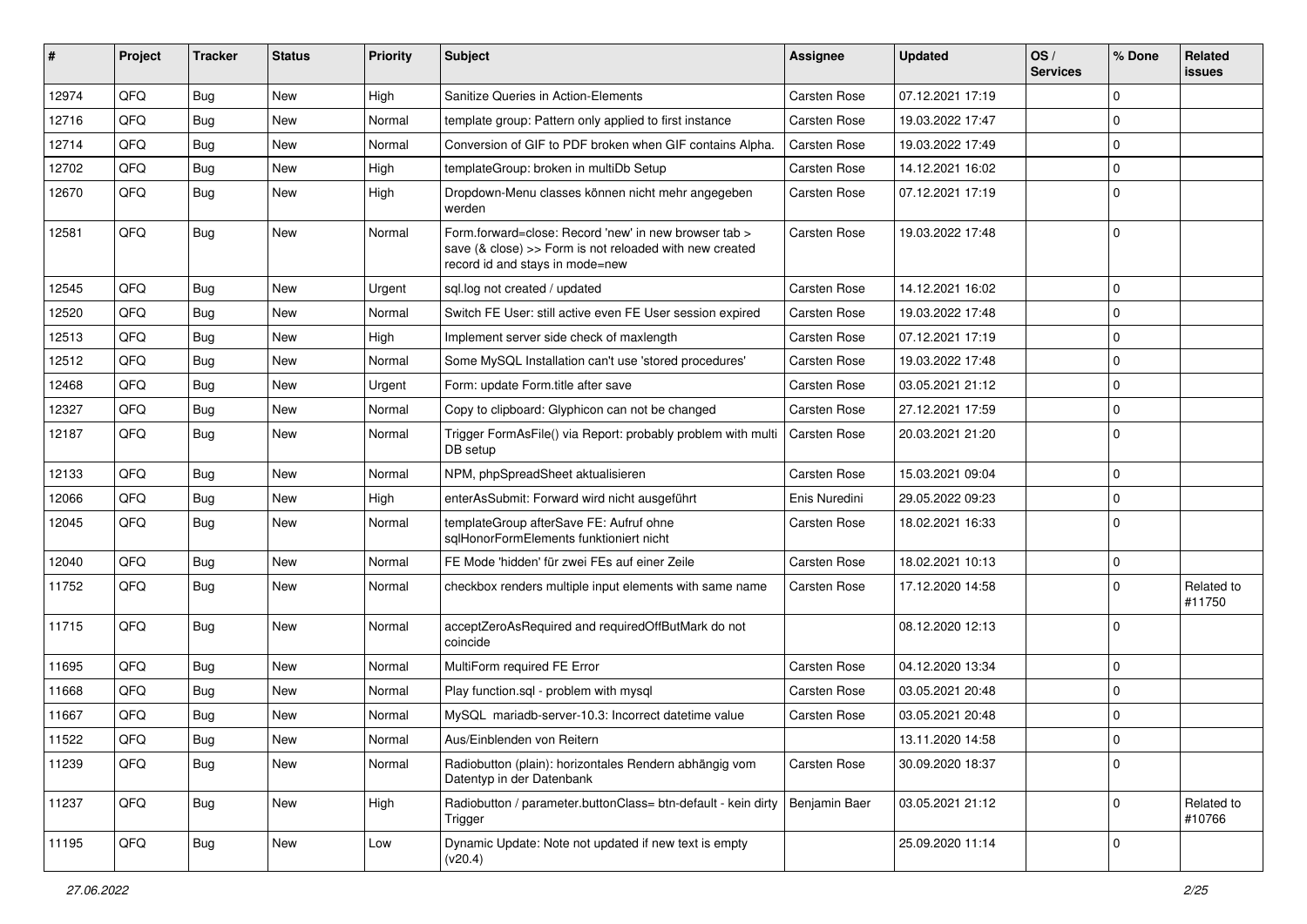| #     | Project | <b>Tracker</b> | <b>Status</b> | <b>Priority</b> | <b>Subject</b>                                                                  | Assignee            | <b>Updated</b>   | OS/<br><b>Services</b> | % Done      | Related<br><b>issues</b>                                             |
|-------|---------|----------------|---------------|-----------------|---------------------------------------------------------------------------------|---------------------|------------------|------------------------|-------------|----------------------------------------------------------------------|
| 11057 | QFQ     | Bug            | <b>New</b>    | High            | Checkboxes ohne span.checkmark im Report werden<br>ausgeblendet                 | Benjamin Baer       | 03.05.2021 21:12 |                        | $\mathbf 0$ | Related to<br>#11039                                                 |
| 10937 | QFQ     | <b>Bug</b>     | <b>New</b>    | Normal          | Fehler mit abhängigen Select- Feldern beim Positionieren                        | Carsten Rose        | 12.11.2020 23:45 |                        | $\mathbf 0$ |                                                                      |
| 10890 | QFQ     | <b>Bug</b>     | <b>New</b>    | Normal          | AutoCron hangs                                                                  |                     | 20.07.2020 13:56 |                        | $\mathbf 0$ |                                                                      |
| 10766 | QFQ     | Bug            | New           | High            | Radiobutton / parameter.buttonClass=btn-default: dynamic<br>update              |                     | 03.05.2021 21:12 |                        | $\mathbf 0$ | Related to<br>#11237                                                 |
| 10759 | QFQ     | Bug            | <b>New</b>    | Normal          | emptyMeansNull - Feld falsch aktualisiert                                       |                     | 12.11.2020 23:45 |                        | $\pmb{0}$   |                                                                      |
| 10704 | QFQ     | Bug            | <b>New</b>    | Normal          | wkhtml problem rendering fullCalendar.js / fabric.js >><br>successor: puppeteer | <b>Carsten Rose</b> | 12.11.2020 23:45 |                        | $\mathbf 0$ | Related to<br>#5024,<br>Related to<br>#4650.<br>Related to<br>#10715 |
| 10658 | QFQ     | Bug            | <b>New</b>    | Normal          | processReadOnly broken                                                          | <b>Carsten Rose</b> | 27.05.2020 17:55 |                        | $\mathbf 0$ |                                                                      |
| 10640 | QFQ     | <b>Bug</b>     | <b>New</b>    | High            | TypeAhead Tag: FE editierbar trotz readOnly                                     | <b>Carsten Rose</b> | 03.05.2021 21:12 |                        | $\mathbf 0$ |                                                                      |
| 10588 | QFQ     | Bug            | <b>New</b>    | Normal          | typeahed Tag: Doku anpassen                                                     | <b>Carsten Rose</b> | 12.11.2020 23:45 |                        | $\mathbf 0$ |                                                                      |
| 10508 | QFQ     | <b>Bug</b>     | <b>New</b>    | High            | Multi Form broken on Multi DB Instance                                          | Carsten Rose        | 03.05.2021 21:12 |                        | $\mathbf 0$ |                                                                      |
| 10506 | QFQ     | Bug            | New           | High            | Template Group broken on MultiDB instance                                       | Carsten Rose        | 03.05.2021 21:12 |                        | $\mathbf 0$ | Related to<br>#10505                                                 |
| 10324 | QFQ     | Bug            | <b>New</b>    | Normal          | Excel Export mit Template funktioniert nur, wenn Template<br>vor uid kommt      |                     | 30.03.2020 11:20 |                        | $\mathbf 0$ | Related to<br>#10257                                                 |
| 10322 | QFQ     | Bug            | New           | Normal          | FormElement / Radio: missing column 'enum' >> FE not<br>reported                | Carsten Rose        | 07.05.2020 09:37 |                        | $\Omega$    |                                                                      |
| 10082 | QFQ     | Bug            | <b>New</b>    | Normal          | FE.type=SELECT - 'sanatize' Class                                               | Carsten Rose        | 07.05.2020 09:36 |                        | $\pmb{0}$   | Related to<br>#10081                                                 |
| 10081 | QFQ     | <b>Bug</b>     | <b>New</b>    | High            | Stale record lock after 'forbidden' character                                   | <b>Carsten Rose</b> | 03.05.2021 21:12 |                        | $\Omega$    | Related to<br>#10082.<br>Related to<br>#9789                         |
| 9855  | QFQ     | Bug            | <b>New</b>    | Normal          | <b>Required Check</b>                                                           |                     | 01.02.2020 15:56 |                        | $\Omega$    |                                                                      |
| 9783  | QFQ     | Bug            | <b>New</b>    | Normal          | Email with special characters                                                   | <b>Carsten Rose</b> | 01.02.2020 23:22 |                        | $\Omega$    |                                                                      |
| 9773  | QFQ     | Bug            | <b>New</b>    | Normal          | form.parameter.formModeGlobal=requiredOff                                       | Carsten Rose        | 01.02.2020 15:56 |                        | $\pmb{0}$   |                                                                      |
| 9533  | QFQ     | Bug            | New           | Normal          | FE.type=upload: Check in 'beforeSave' if upload is given                        | <b>Carsten Rose</b> | 01.02.2020 23:22 |                        | $\mathbf 0$ | Related to<br>#11523                                                 |
| 9531  | QFQ     | Bug            | <b>New</b>    | High            | FE File: Dynamic Update / modeSql / required detected even<br>it not set        | Carsten Rose        | 11.06.2021 20:32 |                        | $\Omega$    | Related to<br>#12398                                                 |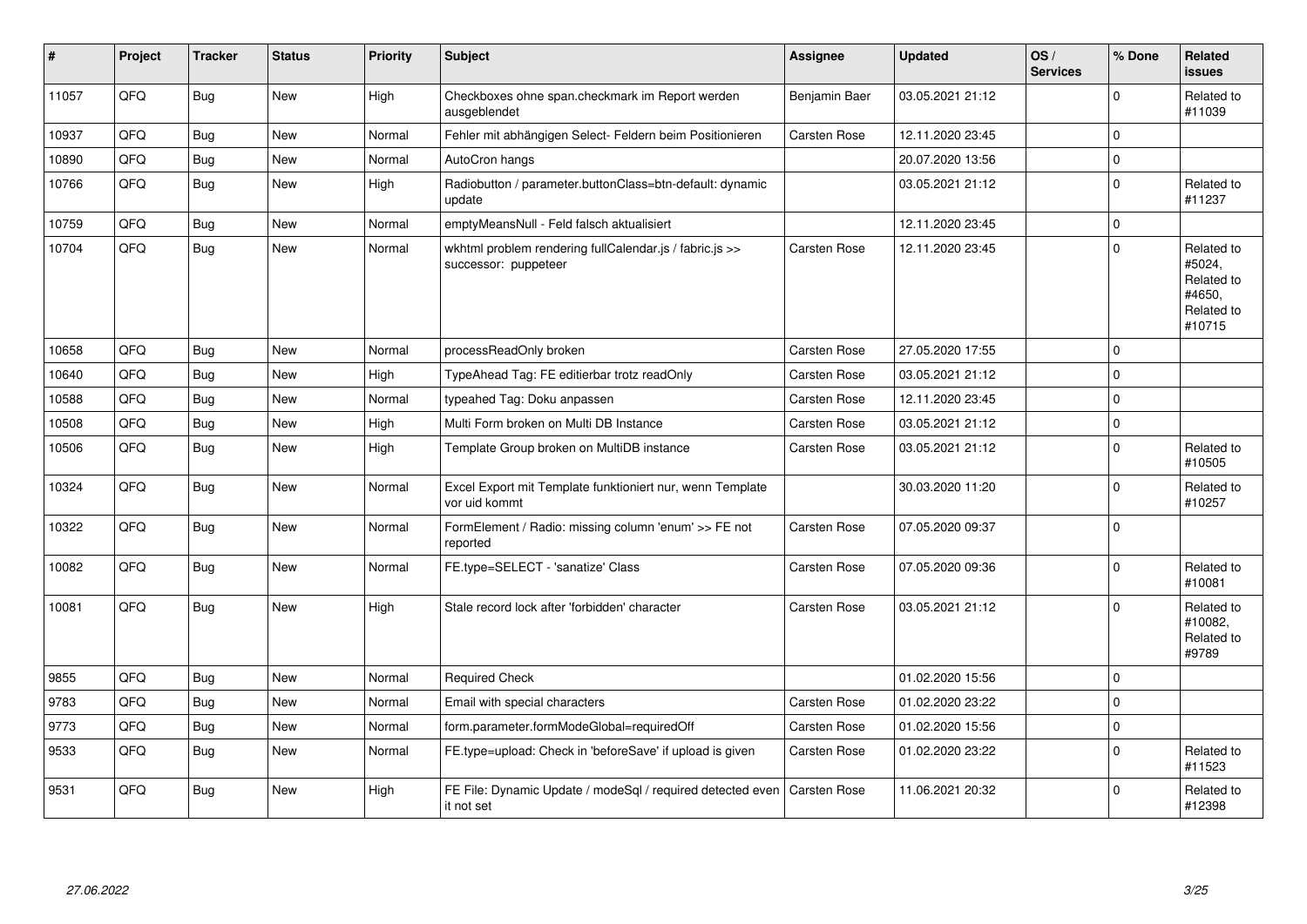| #    | Project | <b>Tracker</b> | <b>Status</b> | <b>Priority</b> | <b>Subject</b>                                                                                        | <b>Assignee</b>     | <b>Updated</b>   | OS/<br><b>Services</b> | % Done         | Related<br><b>issues</b>                     |
|------|---------|----------------|---------------|-----------------|-------------------------------------------------------------------------------------------------------|---------------------|------------------|------------------------|----------------|----------------------------------------------|
| 9347 | QFQ     | <b>Bug</b>     | New           | High            | FE.type=upload with dynamic show/hidden: required not<br>detected                                     | Carsten Rose        | 12.06.2021 10:40 |                        | $\Omega$       | Related to<br>#5305,<br>Related to<br>#12398 |
| 9317 | QFQ     | Bug            | <b>New</b>    | Normal          | FE.type=note: with dynamic show/hidden an empty label<br>causes trouble                               | <b>Carsten Rose</b> | 01.02.2020 23:22 |                        | 0              |                                              |
| 9177 | QFQ     | <b>Bug</b>     | <b>New</b>    | Normal          | Bug? QFQ tries to save an action FE, which has real<br>existing column name                           | Carsten Rose        | 01.02.2020 23:22 |                        | $\Omega$       |                                              |
| 9127 | QFQ     | <b>Bug</b>     | <b>New</b>    | Normal          | Error Message: change 'roll over' color - text not readable                                           | <b>Carsten Rose</b> | 01.02.2020 23:22 |                        | $\mathbf 0$    |                                              |
| 9077 | QFQ     | <b>Bug</b>     | New           | Normal          | typeAheadSql: report broken SQL                                                                       | Carsten Rose        | 01.02.2020 23:22 |                        | $\Omega$       |                                              |
| 9013 | QFQ     | Bug            | <b>New</b>    | Normal          | Error in Twig template not handled                                                                    | Carsten Rose        | 20.10.2021 13:43 |                        | $\mathbf 0$    |                                              |
| 8891 | QFQ     | Bug            | <b>New</b>    | High            | formSubmitLog: do not log passwords                                                                   | Enis Nuredini       | 25.03.2022 09:06 |                        | $\mathbf 0$    |                                              |
| 8668 | QFQ     | <b>Bug</b>     | <b>New</b>    | High            | Pill disabled: dyamic mode 'hidden' not respected - FE is still<br>required                           | Carsten Rose        | 03.05.2021 21:14 |                        | $\mathbf{0}$   |                                              |
| 8431 | QFQ     | Bug            | New           | High            | autocron.php with wrong path                                                                          | <b>Carsten Rose</b> | 03.05.2021 21:14 |                        | $\mathbf 0$    |                                              |
| 8083 | QFQ     | Bug            | New           | High            | FormEditor: primary table list does not respect<br>'indexDb={{indexData:Y}}'                          | <b>Carsten Rose</b> | 03.05.2021 21:14 |                        | $\Omega$       | Has<br>duplicate<br>#6678                    |
| 8049 | QFQ     | Bug            | <b>New</b>    | Normal          | FE.type=note, column 'value': text moves some pixel to top<br>after save                              | Carsten Rose        | 01.02.2020 23:22 |                        | $\Omega$       |                                              |
| 7899 | QFQ     | <b>Bug</b>     | New           | High            | Fe.type=password / retype / required: always complain about<br>missing value                          | <b>Carsten Rose</b> | 03.05.2021 21:14 |                        | $\mathbf{0}$   |                                              |
| 7890 | QFQ     | <b>Bug</b>     | <b>New</b>    | Normal          | FormElement 'required': extraButtonInfo not aligned                                                   | Carsten Rose        | 11.06.2021 21:17 |                        | $\Omega$       | Related to<br>#11517                         |
| 7795 | QFQ     | Bug            | <b>New</b>    | Normal          | Readonly Form: Typeahead-Felder                                                                       | <b>Carsten Rose</b> | 01.02.2020 23:22 |                        | $\Omega$       |                                              |
| 7685 | QFQ     | Bug            | <b>New</b>    | Normal          | Open FormElement from QFQ error message and save<br>modified record: error about missing {{formId:F}} | Carsten Rose        | 01.02.2020 23:22 |                        | $\Omega$       |                                              |
| 7650 | QFQ     | <b>Bug</b>     | <b>New</b>    | High            | Optional do not show 'required' sign on FormElement                                                   | <b>Carsten Rose</b> | 03.05.2021 21:14 |                        | $\Omega$       |                                              |
| 7574 | QFQ     | Bug            | New           | Normal          | Substitute error: form element not reported / dont parse<br>Form.note                                 | Carsten Rose        | 01.02.2020 23:21 |                        | $\overline{0}$ |                                              |
| 7547 | QFQ     | <b>Bug</b>     | <b>New</b>    | Normal          | Error Message in afterSave: wrong parameter column<br>reported                                        | Carsten Rose        | 01.02.2020 23:22 |                        | $\mathbf{0}$   |                                              |
| 7524 | QFQ     | Bug            | New           | Normal          | QFQ throws a 'General Error' if 'fileadmin/protected/log/' is<br>not writeable                        | Carsten Rose        | 01.02.2020 23:22 |                        | $\mathbf 0$    |                                              |
| 7513 | QFQ     | <b>Bug</b>     | <b>New</b>    | Normal          | Radios not correct aligned                                                                            | <b>Carsten Rose</b> | 01.02.2020 23:22 |                        | $\mathbf 0$    |                                              |
| 7512 | QFQ     | Bug            | New           | Normal          | FE: inputType=number >> 'pattern' is not respected                                                    | <b>Carsten Rose</b> | 01.02.2020 23:22 |                        | $\mathbf 0$    |                                              |
| 7261 | QFQ     | Bug            | New           | Normal          | Report pathFilename for user without path, only the filename                                          | <b>Carsten Rose</b> | 01.02.2020 23:21 |                        | $\Omega$       |                                              |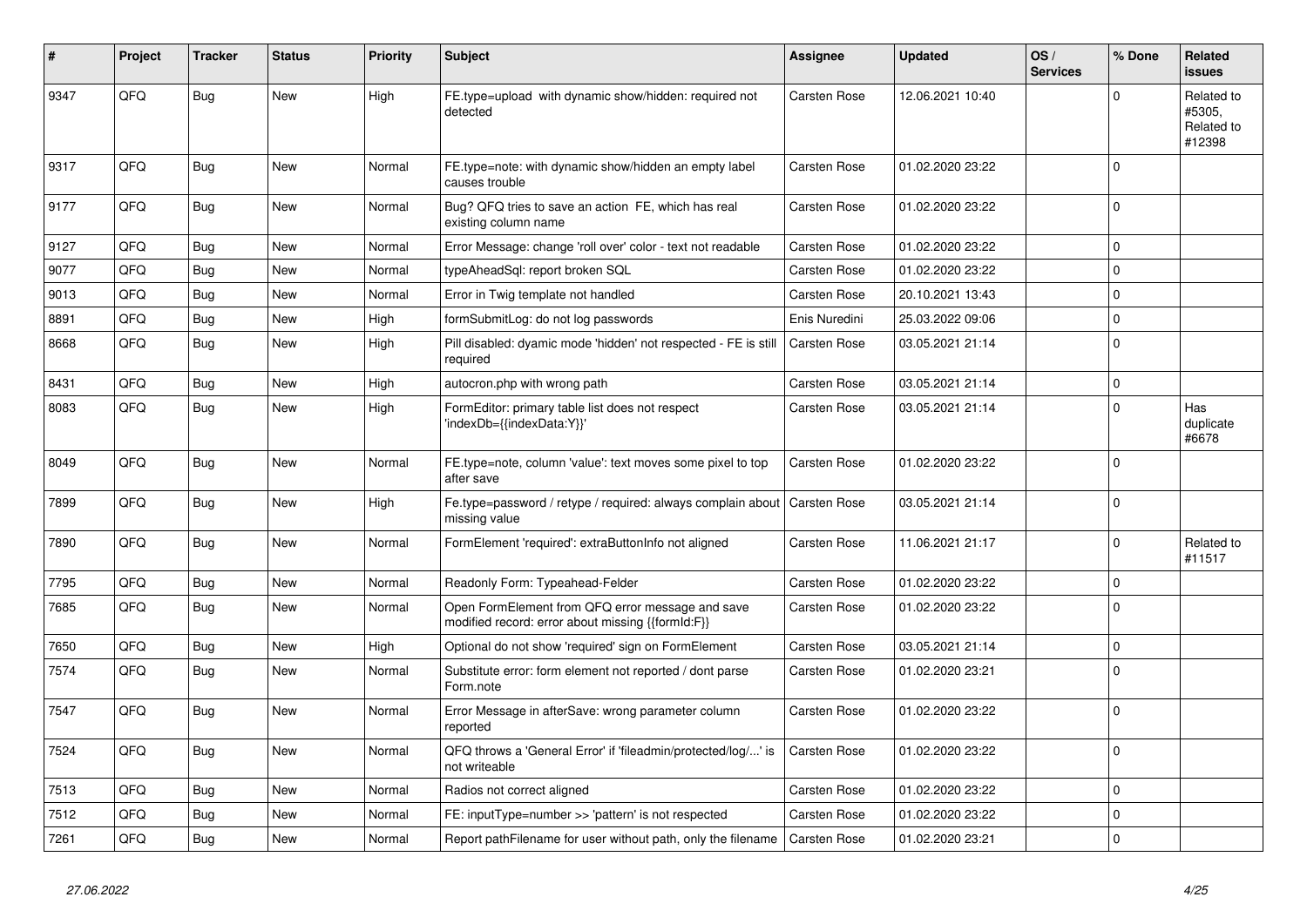| $\vert$ # | Project | <b>Tracker</b> | <b>Status</b> | <b>Priority</b> | <b>Subject</b>                                                                                                   | <b>Assignee</b>     | <b>Updated</b>   | OS/<br><b>Services</b> | % Done              | Related<br><b>issues</b>                                               |
|-----------|---------|----------------|---------------|-----------------|------------------------------------------------------------------------------------------------------------------|---------------------|------------------|------------------------|---------------------|------------------------------------------------------------------------|
| 7219      | QFQ     | Bug            | <b>New</b>    | Normal          | typeSheadSql / typeAheadSqlPrefetch: change to curly<br>braces                                                   | Carsten Rose        | 01.02.2020 23:21 |                        | $\mathbf 0$         |                                                                        |
| 7014      | QFQ     | Bug            | <b>New</b>    | Normal          | Sending invalid emails succeeds when<br>debug.redirectAllMailTo is set                                           | Carsten Rose        | 01.02.2020 23:21 |                        | $\mathbf 0$         |                                                                        |
| 7002      | QFQ     | Bug            | New           | Normal          | Dynamic Update: row does not disappear / appear                                                                  | Carsten Rose        | 01.02.2020 23:22 |                        | $\mathbf 0$         |                                                                        |
| 6912      | QFQ     | Bug            | New           | Normal          | error Message Var 'deadline' already set in SIP - in Form<br>with FE.value={{deadline:R:::{{deadlinePeriod:Y}}}} | Carsten Rose        | 01.02.2020 23:21 |                        | $\pmb{0}$           |                                                                        |
| 6677      | QFQ     | <b>Bug</b>     | <b>New</b>    | Normal          | Error message FE Action Element: no/wrong FE reference<br>who cause the problem.                                 | Carsten Rose        | 01.02.2020 23:21 |                        | $\mathbf 0$         |                                                                        |
| 6483      | QFQ     | <b>Bug</b>     | <b>New</b>    | Normal          | R Store funktioniert nicht bei 'Report Notation' im FE                                                           | Carsten Rose        | 01.02.2020 23:21 |                        | $\mathbf 0$         |                                                                        |
| 6462      | QFQ     | <b>Bug</b>     | <b>New</b>    | Normal          | File Upload: Nutzlose Fehlermeldung wenn Datei zu gross                                                          | Carsten Rose        | 01.02.2020 23:21 |                        | $\mathbf 0$         | Related to<br>#6139                                                    |
| 5576      | QFQ     | Bug            | <b>New</b>    | Normal          | Using MySQL 'DROP' requires privilege - wich is not really<br>necessary.                                         | Carsten Rose        | 01.02.2020 23:21 |                        | $\mathbf 0$         |                                                                        |
| 5559      | QFQ     | Bug            | New           | Normal          | FE.type = Upload: 'accept' might contain variables                                                               | Carsten Rose        | 11.05.2020 21:23 |                        | $\pmb{0}$           |                                                                        |
| 5459      | QFQ     | <b>Bug</b>     | New           | High            | Multi DB: spread system tables between 'QFQ' and<br>'Data'-DB                                                    | Carsten Rose        | 03.05.2021 21:14 |                        | $\Omega$            | Related to<br>#4720                                                    |
| 5305      | QFQ     | Bug            | <b>New</b>    | Normal          | Upload FormElement: nicht disabled by readonly Form                                                              | Carsten Rose        | 16.06.2021 13:43 |                        | $\mathbf 0$         | Related to<br>#9347,<br>Related to<br>#9834                            |
| 5221      | QFQ     | Bug            | <b>New</b>    | High            | Download Dialog: Bleibt stehen in FF wenn Datei<br>automatisch gespeichert wird.                                 | Carsten Rose        | 03.05.2021 21:14 |                        | $\mathbf 0$         |                                                                        |
| 4756      | QFQ     | Bug            | <b>New</b>    | Normal          | Form dirty even nothing changes                                                                                  | Carsten Rose        | 11.12.2019 16:16 |                        | $\mathbf{0}$        |                                                                        |
| 3547      | QFQ     | <b>Bug</b>     | New           | Normal          | FE of type 'note' causes writing of empty fields.                                                                | Carsten Rose        | 01.02.2020 23:21 |                        | $\mathbf 0$         |                                                                        |
| 14376     | QFQ     | Feature        | New           | Normal          | QFQ Bootstrap: if missing, create stored procedures                                                              | Enis Nuredini       | 19.06.2022 16:37 |                        | $\mathbf 0$         |                                                                        |
| 14227     | QFQ     | Feature        | New           | Normal          | Selenium Konkurrenz: cypress.io                                                                                  | Enis Nuredini       | 28.05.2022 11:02 |                        | $\mathsf{O}\xspace$ |                                                                        |
| 14187     | QFQ     | Feature        | <b>New</b>    | High            | gfg.log: show current URL                                                                                        | <b>Carsten Rose</b> | 28.05.2022 11:02 |                        | $\Omega$            | Related to<br>#13933,<br>Related to<br>#12532,<br>Related to<br>#11893 |
| 14185     | QFQ     | Feature        | <b>New</b>    | Normal          | External/Autocron.php - better suitable directory                                                                | Support: System     | 28.05.2022 11:03 |                        | $\mathbf 0$         |                                                                        |
| 14090     | QFQ     | Feature        | New           | Normal          | Nützliche script funktionen                                                                                      | Carsten Rose        | 28.05.2022 11:03 |                        | $\mathbf 0$         |                                                                        |
| 14028     | QFQ     | Feature        | New           | Normal          | Required notification: visual nicer                                                                              | Enis Nuredini       | 28.05.2022 11:01 |                        | $\mathbf 0$         |                                                                        |
| 13945     | QFQ     | Feature        | <b>New</b>    | Normal          | As link: content before/after link                                                                               | Enis Nuredini       | 28.05.2022 11:01 |                        | $\mathbf 0$         | Related to<br>#12262                                                   |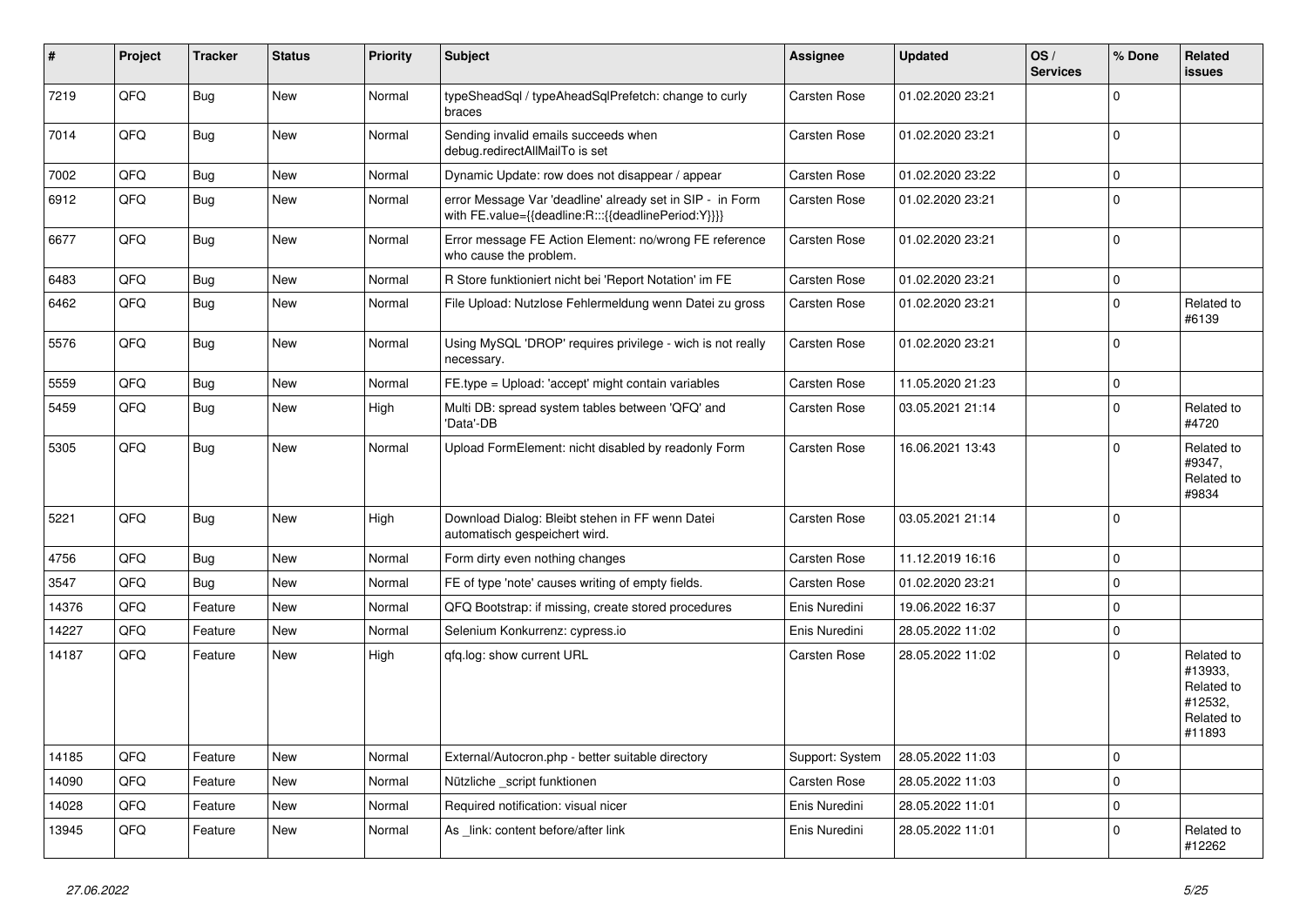| #     | Project | <b>Tracker</b> | <b>Status</b> | <b>Priority</b> | Subject                                                                                                                               | Assignee               | <b>Updated</b>   | OS/<br><b>Services</b> | % Done      | Related<br><b>issues</b>                                              |
|-------|---------|----------------|---------------|-----------------|---------------------------------------------------------------------------------------------------------------------------------------|------------------------|------------------|------------------------|-------------|-----------------------------------------------------------------------|
| 13843 | QFQ     | Feature        | <b>New</b>    | Normal          | Create JWT via QFQ                                                                                                                    | <b>Carsten Rose</b>    | 19.03.2022 17:42 |                        | $\mathbf 0$ |                                                                       |
| 13841 | QFQ     | Feature        | New           | Normal          | Create PDF via iText - evaluate                                                                                                       | Carsten Rose           | 19.03.2022 17:42 |                        | $\mathbf 0$ |                                                                       |
| 13757 | QFQ     | Feature        | <b>New</b>    | High            | QR / Bar-Code Plugin                                                                                                                  | Enis Nuredini          | 19.03.2022 17:43 |                        | 0           |                                                                       |
| 13700 | QFQ     | Feature        | <b>New</b>    | Normal          | Redesign qfq.io Seite                                                                                                                 | <b>Carsten Rose</b>    | 19.03.2022 17:43 |                        | $\mathbf 0$ |                                                                       |
| 13609 | QFQ     | Feature        | New           | Normal          | QFQ Introduction: Seite aufloesen                                                                                                     | Philipp<br>Gröbelbauer | 28.05.2022 11:02 |                        | $\mathbf 0$ |                                                                       |
| 13467 | QFQ     | Feature        | New           | Normal          | ChangeLog Generator                                                                                                                   | <b>Carsten Rose</b>    | 19.03.2022 17:46 |                        | 0           | Related to<br>#11460                                                  |
| 13354 | QFQ     | Feature        | <b>New</b>    | Normal          | Using Websocket in QFQ                                                                                                                | <b>Carsten Rose</b>    | 10.11.2021 15:47 |                        | $\mathbf 0$ |                                                                       |
| 12679 | QFQ     | Feature        | New           | Normal          | tablesorter: custom column width                                                                                                      | Carsten Rose           | 16.06.2021 11:10 |                        | 0           |                                                                       |
| 12664 | QFQ     | Feature        | New           | Normal          | TinyMCE: report/remove malicous HTML/JS Code                                                                                          | Carsten Rose           | 19.03.2022 17:47 |                        | 0           | Related to<br>#14320                                                  |
| 12603 | QFQ     | Feature        | New           | Normal          | Dropdown (Select), Radio, checkbox:<br>itemListAlways={{!SELECT key, value}}                                                          | Carsten Rose           | 19.03.2022 17:47 |                        | $\mathbf 0$ |                                                                       |
| 12556 | QFQ     | Feature        | New           | Normal          | Pills Title: colored = static or dynamic on allrequiredgiven                                                                          | Benjamin Baer          | 19.03.2022 17:49 |                        | $\mathbf 0$ |                                                                       |
| 12544 | QFQ     | Feature        | New           | High            | a) ' AS _link' new also as ' AS _format', b) sortierung via<br>'display: none;', c) '_format' benoeitgt nicht zwingend<br>u/U/p/m/z/d | Carsten Rose           | 14.12.2021 16:03 |                        | $\mathbf 0$ |                                                                       |
| 12532 | QFQ     | Feature        | <b>New</b>    | High            | SIP-Parameter bei Seitenaufruf in Browser-Console<br>anzeigen                                                                         | Carsten Rose           | 07.12.2021 17:19 |                        | $\mathbf 0$ | Related to<br>#11893.<br>Related to<br>#14187                         |
| 12490 | QFQ     | Feature        | <b>New</b>    | Normal          | Loading Plugins in QFQ - see what tinymce does. (lazy<br>loading)                                                                     | Benjamin Baer          | 08.06.2022 10:37 |                        | $\Omega$    | Related to<br>#12611,<br>Related to<br>#10013,<br>Related to<br>#7732 |
| 12480 | QFQ     | Feature        | <b>New</b>    | Normal          | If QFQ upgrade is running, block further request                                                                                      | <b>Carsten Rose</b>    | 03.05.2021 20:45 |                        | $\mathbf 0$ |                                                                       |
| 12477 | QFQ     | Feature        | New           | Normal          | Support for refactoring: Form, FormElement, diverse<br>Tabellen/Spalten, tt-content Records                                           | <b>Carsten Rose</b>    | 03.05.2021 20:45 |                        | 0           |                                                                       |
| 12476 | QFQ     | Feature        | New           | Normal          | clearMe: a) should trigger 'dirty', b) sticky on textarea resize                                                                      | Benjamin Baer          | 04.01.2022 08:40 |                        | $\mathbf 0$ | Related to<br>#9528                                                   |
| 12474 | QFQ     | Feature        | New           | Normal          | Check BaseConfigURL if it is given and the the last char is '/'                                                                       | <b>Carsten Rose</b>    | 03.05.2021 20:45 |                        | $\mathbf 0$ |                                                                       |
| 12465 | QFQ     | Feature        | New           | Normal          | QFQ Function: use in FE to fill StoreRecord                                                                                           | Carsten Rose           | 05.05.2021 21:58 |                        | 0           |                                                                       |
| 12413 | QFQ     | Feature        | New           | Normal          | STORE_TYPO3: enhance for {{be_users.email:T}},<br>{{fe_users.email:T}}                                                                | Carsten Rose           | 03.05.2021 20:45 |                        | $\mathbf 0$ | Related to<br>#12412,<br>Related to<br>#10012                         |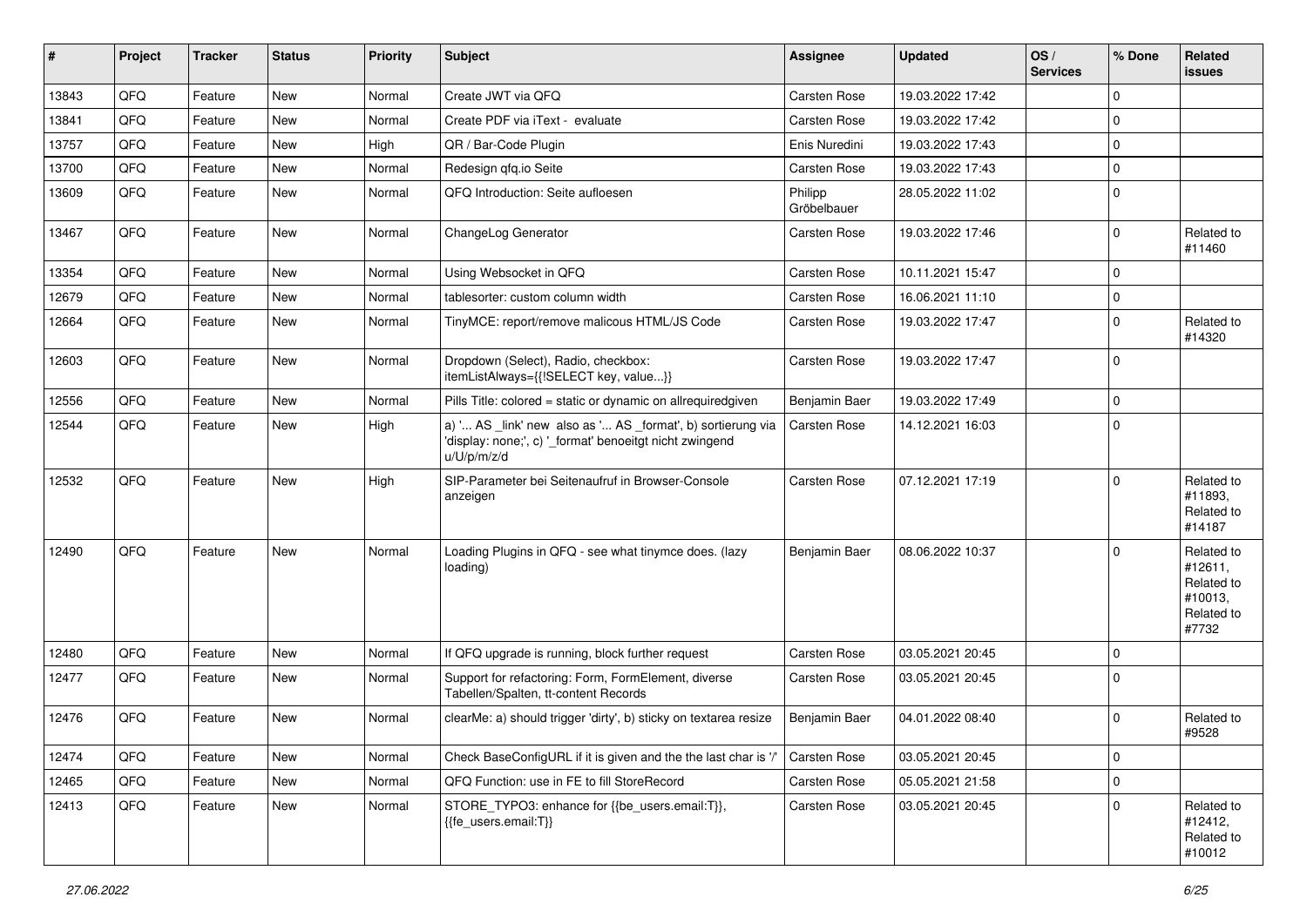| #     | Project | <b>Tracker</b> | <b>Status</b> | <b>Priority</b> | <b>Subject</b>                                                                                                 | Assignee                                               | <b>Updated</b>      | OS/<br><b>Services</b> | % Done      | Related<br><b>issues</b>                      |                      |
|-------|---------|----------------|---------------|-----------------|----------------------------------------------------------------------------------------------------------------|--------------------------------------------------------|---------------------|------------------------|-------------|-----------------------------------------------|----------------------|
| 12412 | QFQ     | Feature        | <b>New</b>    | Normal          | Action/Escape qualifier 'e' (empty), '0': if given, an empty<br>string (or '0') will be treated as 'not found' | <b>Carsten Rose</b>                                    | 08.05.2021 09:40    |                        | $\Omega$    | Related to<br>#12413,<br>Related to<br>#10012 |                      |
| 12400 | QFQ     | Feature        | <b>New</b>    | Normal          | Tutorial ist in QFQ Doku, Wird in der Suche gefunden, es<br>gibt aber kein Menupunkt - Inhalt ueberpruefen     | Carsten Rose                                           | 03.05.2021 20:45    |                        | $\Omega$    |                                               |                      |
| 12330 | QFQ     | Feature        | <b>New</b>    | Normal          | Copy to input field / text area / TinyMCE                                                                      | <b>Carsten Rose</b>                                    | 07.04.2021 09:01    |                        | $\Omega$    |                                               |                      |
| 12269 | QFQ     | Feature        | <b>New</b>    | Normal          | 2FA - Login                                                                                                    | Carsten Rose                                           | 03.05.2021 20:45    |                        | $\mathbf 0$ |                                               |                      |
| 12186 | QFQ     | Feature        | <b>New</b>    | High            | TinyMCE Config für Objekte                                                                                     | Carsten Rose                                           | 07.12.2021 17:19    |                        | $\Omega$    | <b>Blocks</b><br>#12632                       |                      |
| 12163 | QFQ     | Feature        | <b>New</b>    | Normal          | Checkbox: table wrap                                                                                           | <b>Carsten Rose</b>                                    | 03.05.2021 20:51    |                        | $\mathbf 0$ |                                               |                      |
| 12162 | QFQ     | Feature        | <b>New</b>    | Normal          | FE.type=sendmail: personalized mailing (several mails) via<br>template                                         | Carsten Rose                                           | 03.05.2021 20:45    |                        | $\mathbf 0$ |                                               |                      |
| 12156 | QFQ     | Feature        | <b>New</b>    | Normal          | Form: Optional disable 'leave page'                                                                            |                                                        | 03.05.2021 20:45    |                        | $\mathbf 0$ |                                               |                      |
| 12146 | QFQ     | Feature        | <b>New</b>    | Normal          | Autocron Job: Anzeigen wann der naechste Job ausgefuehrt<br>wird, resp das er nicht ausgefuehrt wird           | <b>Carsten Rose</b>                                    | 15.03.2021 15:23    |                        | $\mathbf 0$ |                                               |                      |
| 12135 | QFQ     | Feature        | <b>New</b>    | Normal          | Subrecord: Notiz                                                                                               |                                                        | 24.04.2021 16:58    |                        | $\Omega$    |                                               |                      |
| 12119 | QFQ     | Feature        | <b>New</b>    | Normal          | AS paged: error message missing if there ist no 'r' argument.                                                  | <b>Carsten Rose</b>                                    | 03.05.2021 20:51    |                        | $\mathbf 0$ |                                               |                      |
| 12109 | QFQ     | Feature        | New           | Normal          | Donwload Link: Plain, SIP, Persistent Link, Peristent SIP -<br>new notation                                    | Carsten Rose                                           | 03.05.2021 20:45    |                        | $\Omega$    | Related to<br>#12085                          |                      |
| 12039 | QFQ     | Feature        | <b>New</b>    | Normal          | Missing htmlSpecialChar() in pre processing on form submit                                                     |                                                        | 18.02.2021 00:09    |                        | $\mathbf 0$ | Related to<br>#14320                          |                      |
| 12038 | QFQ     | Feature        | <b>New</b>    | Normal          | a) STORE VAR: filenameOnlyStripUniq, b) SP:<br>QSTRIPUNIQ()                                                    |                                                        | 17.02.2021 23:55    |                        | $\Omega$    |                                               |                      |
| 12024 | QFQ     | Feature        | <b>New</b>    | Normal          | Excel Export: text columns by default decode<br>htmlspeciachar()                                               | Carsten Rose                                           | 17.02.2021 23:55    |                        | $\mathbf 0$ | Related to<br>#12022                          |                      |
| 12023 | QFQ     | Feature        | <b>New</b>    | Normal          | MySQL Stored Precdure: QDECODESPECIALCHAR()                                                                    | Carsten Rose                                           | 16.02.2021 11:16    |                        | $\mathbf 0$ | Related to<br>#12022                          |                      |
| 11955 | QFQ     | Feature        | <b>New</b>    | Normal          | subrecord: new title option to set <th> attributes - e.g. to<br/>customize tablesorter options.</th>           | attributes - e.g. to<br>customize tablesorter options. | <b>Carsten Rose</b> | 03.05.2021 20:47       |             | $\Omega$                                      | Related to<br>#11775 |
| 11893 | QFQ     | Feature        | <b>New</b>    | High            | Broken SIP: a) only report one time, b) only report in main<br>column                                          | Carsten Rose                                           | 12.05.2021 12:13    |                        | $\mathbf 0$ | Related to<br>#12532,<br>Related to<br>#14187 |                      |
| 11892 | QFQ     | Feature        | <b>New</b>    | Normal          | tablesorter: columns with links are hard to order - new<br>qualifier 'Y: <ord>'</ord>                          | Enis Nuredini                                          | 23.03.2022 09:22    |                        | $\mathbf 0$ |                                               |                      |
| 11850 | QFQ     | Feature        | <b>New</b>    | Urgent          | Wizard Form: basierend auf einer Tabelle eine Form<br>anlegen.                                                 |                                                        | 03.05.2021 21:12    |                        | $\Omega$    | Blocked by<br>#8082                           |                      |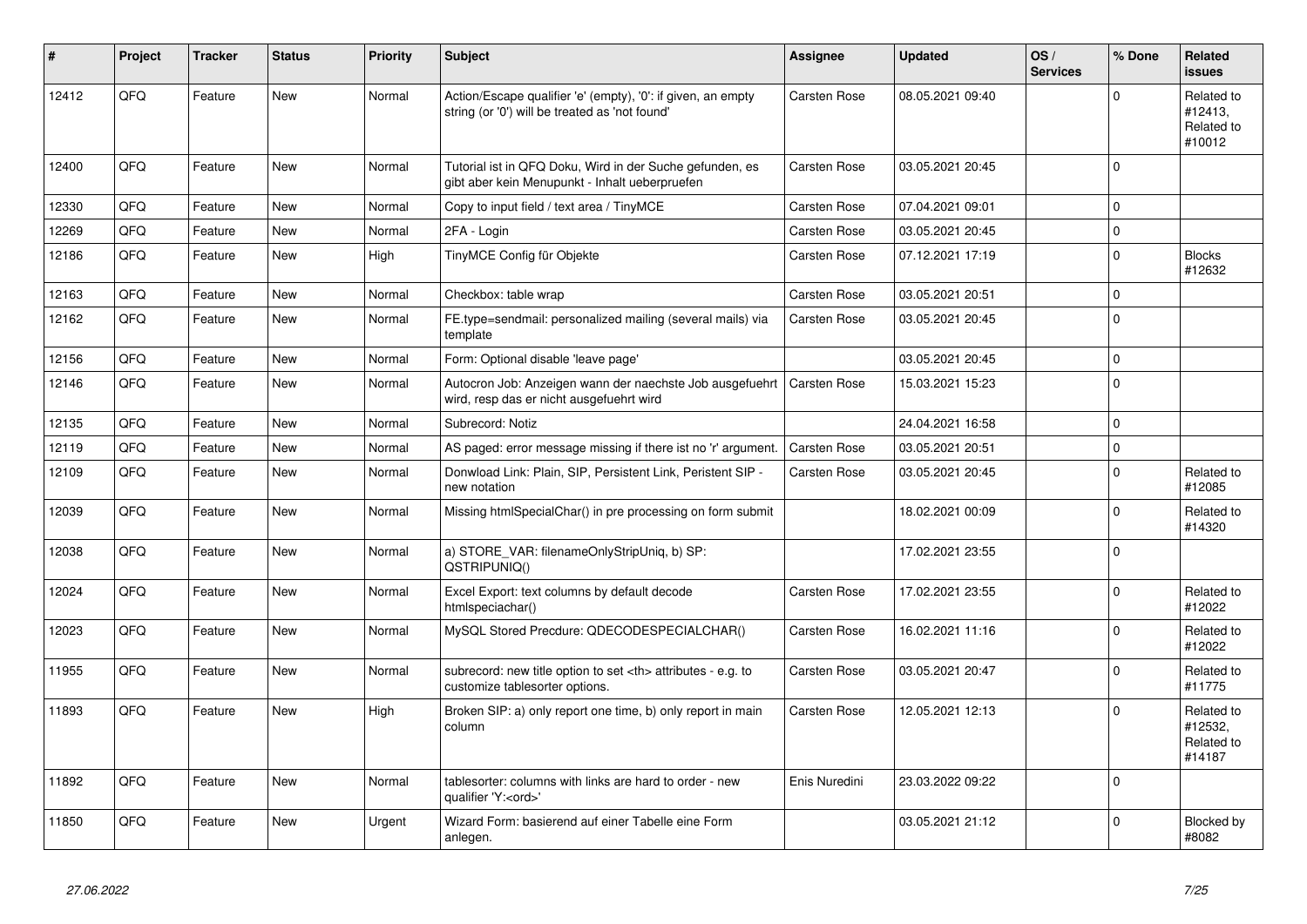| #     | Project | <b>Tracker</b> | <b>Status</b> | <b>Priority</b> | <b>Subject</b>                                                                      | <b>Assignee</b>     | <b>Updated</b>   | OS/<br><b>Services</b> | % Done              | <b>Related</b><br><b>issues</b>              |
|-------|---------|----------------|---------------|-----------------|-------------------------------------------------------------------------------------|---------------------|------------------|------------------------|---------------------|----------------------------------------------|
| 11775 | QFQ     | Feature        | <b>New</b>    | Normal          | Subrecord Tooltip pro Feld                                                          | <b>Carsten Rose</b> | 18.12.2020 15:22 |                        | $\Omega$            | Related to<br>#11955                         |
| 11747 | QFQ     | Feature        | <b>New</b>    | Normal          | Maintenance Page with Redirect                                                      | Carsten Rose        | 03.05.2021 20:47 |                        | $\mathbf 0$         | Related to<br>#11741                         |
| 11716 | QFQ     | Feature        | <b>New</b>    | Normal          | Form an beliebiger Stelle im Report anzeigen                                        |                     | 09.12.2020 09:47 |                        | $\mathbf 0$         |                                              |
| 11702 | QFQ     | Feature        | <b>New</b>    | Normal          | HTML Special Char makes no sense for 'allbut' if '&' is<br>forbidden                | <b>Carsten Rose</b> | 07.12.2021 16:35 |                        | $\mathbf 0$         | Related to<br>#5112,<br>Related to<br>#14320 |
| 11535 | QFQ     | Feature        | <b>New</b>    | Normal          | Ability to create SQL columns in frontend QFQ forms                                 |                     | 17.11.2020 12:11 |                        | $\Omega$            |                                              |
| 11534 | QFQ     | Feature        | <b>New</b>    | Normal          | Report: Action on selected rows - Table batchprocessing<br>feature                  |                     | 18.11.2020 08:15 |                        | $\mathbf 0$         |                                              |
| 11523 | QFQ     | Feature        | <b>New</b>    | Normal          | Mit dynamic Update erkennen, ob Upload gemacht wurde                                | Carsten Rose        | 13.11.2020 15:07 |                        | $\mathbf 0$         | Related to<br>#9533                          |
| 11516 | QFQ     | Feature        | <b>New</b>    | Normal          | Multi Page Form (Previous/Next Buttons)                                             | Carsten Rose        | 16.03.2021 17:52 |                        | $\mathsf{O}\xspace$ |                                              |
| 11504 | QFQ     | Feature        | <b>New</b>    | Normal          | Dynamic Update: Button text update for 'Save',' Close' &<br>'Delete'                | Carsten Rose        | 12.11.2020 23:44 |                        | $\Omega$            |                                              |
| 11460 | QFQ     | Feature        | <b>New</b>    | Normal          | Easier creation of changelog: gitchangelog                                          | Carsten Rose        | 12.06.2021 10:20 |                        | $\mathbf 0$         | Related to<br>#13467                         |
| 11080 | QFQ     | Feature        | <b>New</b>    | Normal          | Send MQTT messages                                                                  | <b>Carsten Rose</b> | 29.08.2020 19:49 |                        | $\mathbf 0$         |                                              |
| 10996 | QFQ     | Feature        | <b>New</b>    | Normal          | Download video via sip: no seek                                                     | Carsten Rose        | 12.08.2020 14:18 |                        | $\mathbf 0$         |                                              |
| 10979 | QFQ     | Feature        | <b>New</b>    | Normal          | Ajax Calls an API - dataReport                                                      | Carsten Rose        | 11.05.2022 12:15 |                        | $\mathbf 0$         |                                              |
| 10976 | QFQ     | Feature        | New           | Normal          | Excel Export Verbesserungen                                                         | Carsten Rose        | 06.08.2020 10:56 |                        | $\mathbf 0$         |                                              |
| 10874 | QFQ     | Feature        | <b>New</b>    | Normal          | Erstellen eines Foreign Keys in der Tabelle "FormElement"                           |                     | 13.07.2020 10:11 |                        | $\mathbf 0$         |                                              |
| 10819 | QFQ     | Feature        | New           | Normal          | Persistent SIP - second try                                                         | <b>Carsten Rose</b> | 29.06.2020 23:02 |                        | $\mathbf 0$         | Related to<br>#6261                          |
| 10763 | QFQ     | Feature        | <b>New</b>    | Normal          | form accessed and submitted despite logout?                                         |                     | 16.06.2020 11:43 |                        | $\mathbf 0$         |                                              |
| 10714 | QFQ     | Feature        | <b>New</b>    | Normal          | multi Table Form                                                                    | <b>Carsten Rose</b> | 16.03.2021 18:44 |                        | $\mathbf 0$         |                                              |
| 10593 | QFQ     | Feature        | New           | Normal          | label2: text behind input element                                                   | Carsten Rose        | 16.05.2020 10:57 |                        | $\pmb{0}$           |                                              |
| 10463 | QFQ     | Feature        | <b>New</b>    | Normal          | Report_link: expliztes setzen von HTML Tags (Bedarf fuer<br>'data-selenium' & 'id') | Enis Nuredini       | 23.03.2022 09:23 |                        | $\mathbf 0$         | Related to<br>#7648                          |
| 10384 | QFQ     | Feature        | <b>New</b>    | Normal          | Parameter Exchange QFQ Instances                                                    |                     | 07.05.2020 09:38 |                        | $\mathbf 0$         |                                              |
| 10345 | QFQ     | Feature        | <b>New</b>    | Normal          | Templates - Patterns QFQ Style                                                      |                     | 03.05.2021 21:01 |                        | $\mathbf 0$         | Related to<br>#10713                         |
| 10119 | QFQ     | Feature        | <b>New</b>    | Normal          | Dropdown (selectlist) & TypeAhead: format and catagorize<br>list                    | Carsten Rose        | 07.05.2020 09:36 |                        | $\mathbf 0$         |                                              |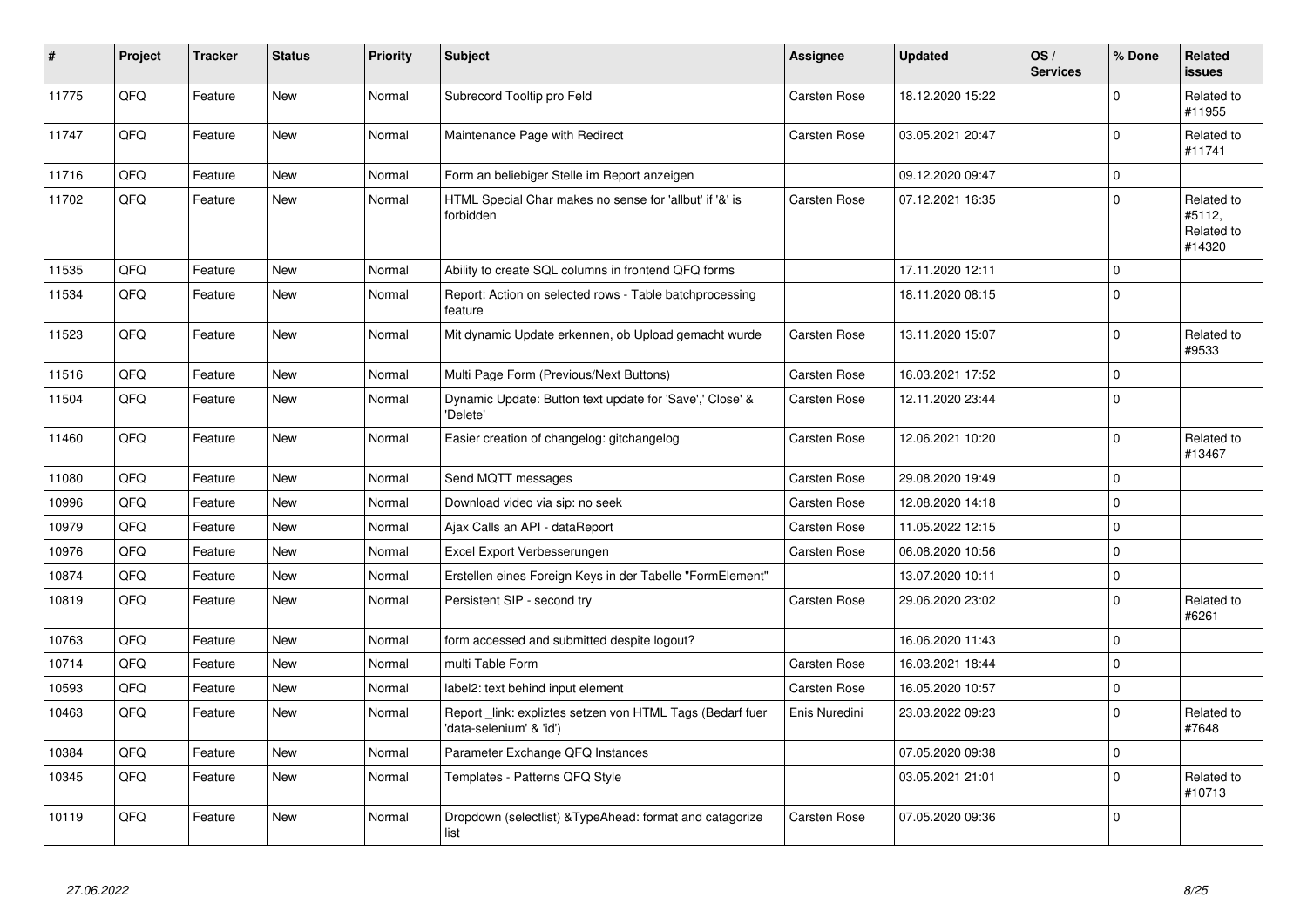| ∦     | Project | <b>Tracker</b> | <b>Status</b> | <b>Priority</b> | <b>Subject</b>                                                                                                                        | <b>Assignee</b>     | <b>Updated</b>   | OS/<br><b>Services</b> | % Done      | <b>Related</b><br><b>issues</b>                                      |
|-------|---------|----------------|---------------|-----------------|---------------------------------------------------------------------------------------------------------------------------------------|---------------------|------------------|------------------------|-------------|----------------------------------------------------------------------|
| 10114 | QFQ     | Feature        | New           | High            | Symbol (Link): 'G:' (Glyphicon) replaced by 'i:' (icon)                                                                               |                     | 07.12.2021 17:19 |                        | $\Omega$    | Related to<br>#3797,<br>Related to<br>#4194                          |
| 10080 | QFQ     | Feature        | <b>New</b>    | Normal          | Popup on 'save' / 'close': configure dialog (answer<br>yes/no/cancle/)                                                                | <b>Carsten Rose</b> | 28.03.2021 20:52 |                        | $\mathbf 0$ | Is duplicate<br>of #12262                                            |
| 10014 | QFQ     | Feature        | <b>New</b>    | Normal          | Manual.rst: describe behaviour and process order of<br>fillStoreVar, slaveId, sqlBefore,                                              | Carsten Rose        | 01.02.2020 22:31 |                        | $\mathbf 0$ |                                                                      |
| 9983  | QFQ     | Feature        | <b>New</b>    | Normal          | Report Notation: new keyword 'range'                                                                                                  | <b>Carsten Rose</b> | 01.02.2020 15:55 |                        | $\mathbf 0$ |                                                                      |
| 9927  | QFQ     | Feature        | New           | Normal          | QFQ Update: a) Update nur machen wenn BE User<br>eingeloggt ist., b) Bei Fehler genaue Meldung welcher<br>Updateschritt Probleme hat. | Carsten Rose        | 22.01.2020 12:59 |                        | $\mathbf 0$ |                                                                      |
| 9853  | QFQ     | Feature        | <b>New</b>    | Normal          | Check das SQL / QFQ / Mail Logfile geschrieben wird                                                                                   |                     | 09.01.2020 11:15 |                        | $\mathbf 0$ |                                                                      |
| 9811  | QFQ     | Feature        | New           | Normal          | Report: tag every n'th row                                                                                                            | Carsten Rose        | 01.02.2020 23:22 |                        | $\mathbf 0$ |                                                                      |
| 9781  | QFQ     | Feature        | <b>New</b>    | Normal          | Button: CSS class to make buttons smaller                                                                                             | Carsten Rose        | 01.02.2020 23:22 |                        | $\mathbf 0$ |                                                                      |
| 9777  | QFQ     | Feature        | New           | Normal          | Logging QFQ Variables                                                                                                                 | Carsten Rose        | 16.12.2019 17:17 |                        | $\mathbf 0$ |                                                                      |
| 9707  | QFQ     | Feature        | <b>New</b>    | Normal          | SIP security: encode pageld and check pageld on decode                                                                                | <b>Carsten Rose</b> | 01.02.2020 23:22 |                        | $\mathbf 0$ |                                                                      |
| 9706  | QFQ     | Feature        | New           | Normal          | Multi File Upload (hidden template group)                                                                                             | Carsten Rose        | 01.02.2020 23:22 |                        | $\Omega$    | Related to<br>#7521,<br>Related to<br>#5562,<br>Related to<br>#13330 |
| 9602  | QFQ     | Feature        | New           | Normal          | Form definition as JSON                                                                                                               | Carsten Rose        | 01.02.2020 23:21 |                        | $\mathbf 0$ | Related to<br>#9600                                                  |
| 9537  | QFQ     | Feature        | <b>New</b>    | Normal          | FormEditor: Edit fieldset in FrontEnd                                                                                                 | Carsten Rose        | 01.02.2020 23:22 |                        | $\mathbf 0$ |                                                                      |
| 9352  | QFQ     | Feature        | New           | Normal          | FE 'Native' fire slaveld, sqlAfter, sqlIns                                                                                            | Carsten Rose        | 01.02.2020 23:22 |                        | $\mathbf 0$ |                                                                      |
| 9348  | QFQ     | Feature        | <b>New</b>    | Normal          | defaultThumbnailSize: pre render thumbnails                                                                                           | <b>Carsten Rose</b> | 12.06.2021 09:05 |                        | $\mathbf 0$ |                                                                      |
| 9221  | QFQ     | Feature        | New           | Normal          | typeAhead: Zeichenlimite ausschalten                                                                                                  | Carsten Rose        | 08.05.2021 17:06 |                        | $\mathbf 0$ |                                                                      |
| 9208  | QFQ     | Feature        | New           | Normal          | Manage 'recent' records                                                                                                               | Carsten Rose        | 01.02.2020 23:22 |                        | $\mathbf 0$ |                                                                      |
| 9136  | QFQ     | Feature        | <b>New</b>    | Normal          | Create ZIP files with dynamic PDFs                                                                                                    | <b>Carsten Rose</b> | 01.02.2020 23:22 |                        | $\mathbf 0$ |                                                                      |
| 9129  | QFQ     | Feature        | New           | Normal          | sqlValidate: Message as notification, not as error                                                                                    | Carsten Rose        | 01.02.2020 23:22 |                        | $\Omega$    | Related to<br>#9128                                                  |
| 9128  | QFO     | Feature        | New           | Normal          | Error Message: not replaced variables- a) replace back to<br>'{{', b) underline                                                       | Carsten Rose        | 01.02.2020 23:22 |                        | $\mathbf 0$ | Related to<br>#9129                                                  |
| 8975  | QFQ     | Feature        | New           | Normal          | Report Notation: 2.0                                                                                                                  | Carsten Rose        | 01.02.2020 23:22 |                        | $\mathbf 0$ | Related to<br>#8963                                                  |
| 8962  | QFG     | Feature        | New           | High            | allow for form fields with identical names                                                                                            | Carsten Rose        | 03.05.2021 21:14 |                        | $\pmb{0}$   |                                                                      |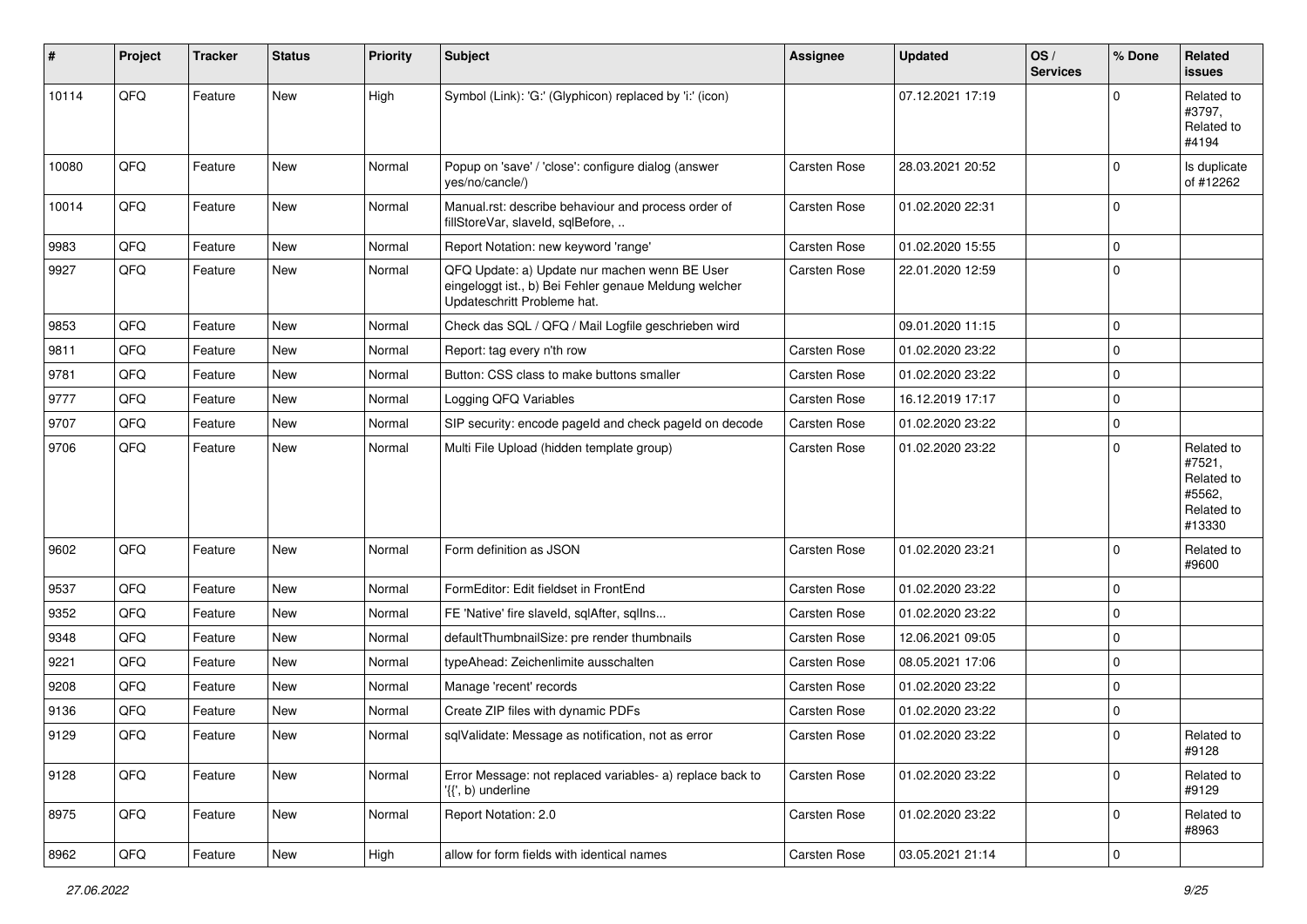| #    | Project | <b>Tracker</b> | <b>Status</b> | <b>Priority</b> | <b>Subject</b>                                                                                         | Assignee     | <b>Updated</b>   | OS/<br><b>Services</b> | % Done      | Related<br>issues         |
|------|---------|----------------|---------------|-----------------|--------------------------------------------------------------------------------------------------------|--------------|------------------|------------------------|-------------|---------------------------|
| 8806 | QFQ     | Feature        | <b>New</b>    | Normal          | SQL Function nl2br                                                                                     | Carsten Rose | 01.02.2020 23:22 |                        | $\mathbf 0$ |                           |
| 8719 | QFQ     | Feature        | New           | Normal          | extraButtonLock: add support for 0/1                                                                   | Carsten Rose | 01.02.2020 23:22 |                        | $\mathbf 0$ |                           |
| 8702 | QFQ     | Feature        | <b>New</b>    | Normal          | Load Record which is locked: missing user info                                                         | Carsten Rose | 11.12.2019 16:16 |                        | $\mathbf 0$ | Related to<br>#9789       |
| 8336 | QFQ     | Feature        | <b>New</b>    | Normal          | Form > modified > Close New: a) Optional disable popup, b)<br>custom text, c) mode on save: close stay | Carsten Rose | 01.02.2020 23:22 |                        | $\mathbf 0$ | Related to<br>#8335       |
| 8217 | QFQ     | Feature        | <b>New</b>    | Normal          | if-elseif-else construct                                                                               | Carsten Rose | 16.03.2021 18:41 |                        | $\mathbf 0$ | Related to<br>#10716      |
| 8187 | QFQ     | Feature        | New           | Normal          | Subrecord: enable/hide new button - make new/edit/delete<br>customizeable.                             | Carsten Rose | 06.03.2021 18:44 |                        | $\Omega$    | Related to<br>#11326      |
| 8089 | QFQ     | Feature        | New           | Normal          | Copy/Paste for FormElements                                                                            | Carsten Rose | 01.02.2020 23:22 |                        | $\Omega$    |                           |
| 7924 | QFQ     | Feature        | <b>New</b>    | Normal          | Radio/Checkbox with Tooltip                                                                            | Carsten Rose | 01.02.2020 23:22 |                        | $\Omega$    |                           |
| 7920 | QFQ     | Feature        | New           | Normal          | FE: Syntax Highlight, Zeinlenumbruch                                                                   | Carsten Rose | 01.02.2020 10:03 |                        | $\Omega$    |                           |
| 7850 | QFQ     | Feature        | New           | High            | Upload records: non 'pathFileName' column                                                              | Carsten Rose | 03.05.2021 21:14 |                        | $\mathbf 0$ |                           |
| 7812 | QFQ     | Feature        | New           | Normal          | FE 'Subrecord' - new option 'subrecordShowFilter',<br>'subrecordPaging'                                | Carsten Rose | 01.02.2020 23:22 |                        | $\Omega$    |                           |
| 7683 | QFQ     | Feature        | New           | Normal          | Special column names in '{{ SELECT  AS _link }}' should<br>be detected                                 | Carsten Rose | 01.02.2020 23:21 |                        | $\Omega$    |                           |
| 7681 | QFQ     | Feature        | <b>New</b>    | Normal          | Optional switch off 'check for modified record'                                                        | Carsten Rose | 01.02.2020 23:21 |                        | $\Omega$    |                           |
| 7660 | QFQ     | Feature        | <b>New</b>    | Normal          | IMAP: import mails to DB, move / delete mails                                                          | Carsten Rose | 01.02.2020 09:52 |                        | $\mathbf 0$ |                           |
| 7521 | QFQ     | Feature        | New           | Normal          | TemplateGroup: fe.type=upload                                                                          | Carsten Rose | 01.02.2020 23:21 |                        | $\mathbf 0$ | Related to<br>#9706       |
| 7520 | QFQ     | Feature        | <b>New</b>    | Normal          | QR Code:  AS _qr ( AS _link)                                                                           | Carsten Rose | 01.02.2020 23:22 |                        | $\mathbf 0$ |                           |
| 7519 | QFQ     | Feature        | New           | Normal          | Select: Multi                                                                                          | Carsten Rose | 01.02.2020 23:22 |                        | $\Omega$    |                           |
| 7481 | QFQ     | Feature        | New           | Normal          | Detect 'BaseUrl' automatically                                                                         | Carsten Rose | 01.02.2020 23:21 |                        | $\mathbf 0$ |                           |
| 7480 | QFQ     | Feature        | New           | Normal          | Record History (Undo / Redo)                                                                           | Carsten Rose | 11.12.2019 16:16 |                        | $\mathbf 0$ | Related to<br>#2361       |
| 7342 | QFQ     | Feature        | <b>New</b>    | Normal          | add content $=$ hide this                                                                              | Carsten Rose | 01.02.2020 23:21 |                        | $\mathbf 0$ |                           |
| 7280 | QFQ     | Feature        | New           | Normal          | recently used table                                                                                    | Carsten Rose | 01.02.2020 23:21 |                        | $\mathbf 0$ |                           |
| 7239 | QFQ     | Feature        | New           | Normal          | TinyMCE: html tag whitelist                                                                            | Carsten Rose | 01.02.2020 23:21 |                        | $\mathbf 0$ | Related to<br>#14320      |
| 7175 | QFQ     | Feature        | <b>New</b>    | Normal          | Upload: md5 hash as filename                                                                           | Carsten Rose | 01.02.2020 23:21 |                        | $\mathbf 0$ |                           |
| 7119 | QFQ     | Feature        | New           | Normal          | Upload: scaleDownWidth, scaleDownHeight                                                                | Carsten Rose | 01.02.2020 23:21 |                        | $\mathbf 0$ |                           |
| 7109 | QFQ     | Feature        | New           | Normal          | Dynamic Updates: row/element hide                                                                      | Carsten Rose | 01.02.2020 23:22 |                        | 0           | Has<br>duplicate<br>#4081 |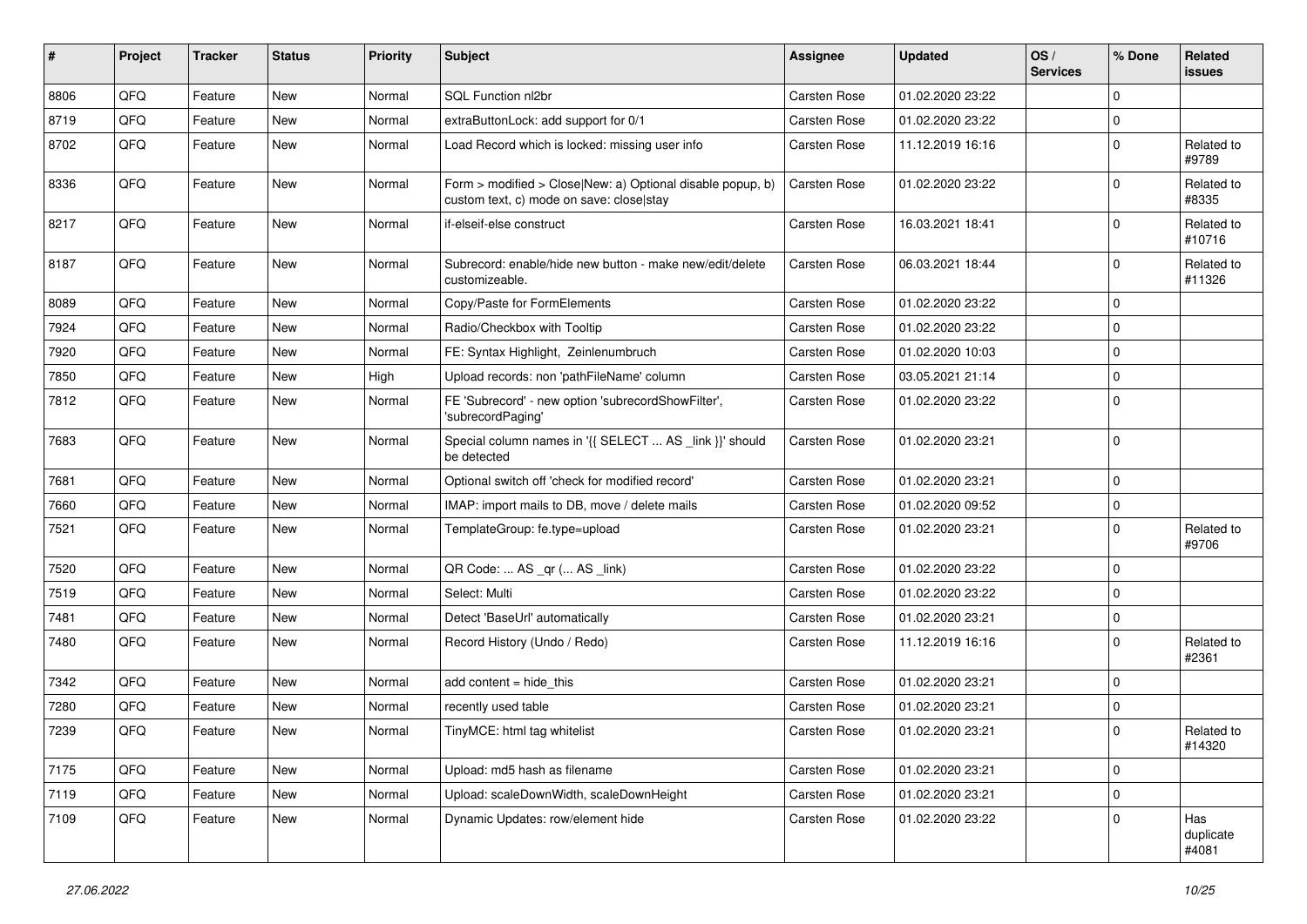| #    | Project | <b>Tracker</b> | <b>Status</b> | <b>Priority</b> | <b>Subject</b>                                                                                                             | Assignee            | <b>Updated</b>   | OS/<br><b>Services</b> | % Done      | Related<br><b>issues</b>                    |
|------|---------|----------------|---------------|-----------------|----------------------------------------------------------------------------------------------------------------------------|---------------------|------------------|------------------------|-------------|---------------------------------------------|
| 7102 | QFQ     | Feature        | <b>New</b>    | Normal          | Comment sign in report: '#' and '--'                                                                                       | <b>Carsten Rose</b> | 01.02.2020 23:21 |                        | $\Omega$    |                                             |
| 7099 | QFQ     | Feature        | <b>New</b>    | Normal          | Redesign FormEditor                                                                                                        | <b>Carsten Rose</b> | 01.02.2020 23:21 |                        | $\mathbf 0$ |                                             |
| 6855 | QFQ     | Feature        | <b>New</b>    | Normal          | With {{feUser:U}}!={{feUser:T}}: Save / Delete: only possible<br>with {{feUserSave:U}}='yes' and '{{feUserDelete:U}}='yes' | Carsten Rose        | 01.02.2020 23:21 |                        | $\mathbf 0$ |                                             |
| 6765 | QFQ     | Feature        | <b>New</b>    | Normal          | Moeglichkeit via QFQ eigene Logs zu schreiben                                                                              | Carsten Rose        | 01.02.2020 23:21 |                        | $\Omega$    |                                             |
| 6723 | QFQ     | Feature        | <b>New</b>    | Normal          | Report QFQ Installation and Version                                                                                        | Carsten Rose        | 12.06.2021 09:07 |                        | $\mathbf 0$ |                                             |
| 6602 | QFQ     | Feature        | <b>New</b>    | Normal          | Formlet: in Report auf Mausklick ein mini-form oeffnen                                                                     | <b>Carsten Rose</b> | 11.12.2019 16:16 |                        | $\mathbf 0$ |                                             |
| 6594 | QFQ     | Feature        | <b>New</b>    | Normal          | Excel: on download, check if there is a valid sip                                                                          | <b>Carsten Rose</b> | 01.02.2020 23:21 |                        | $\mathbf 0$ |                                             |
| 6437 | QFQ     | Feature        | New           | Normal          | Neuer Mode Button bei FormElementen                                                                                        | <b>Carsten Rose</b> | 01.02.2020 23:21 |                        | $\Omega$    | Related to<br>#9668,<br>Blocked by<br>#9678 |
| 6292 | QFQ     | Feature        | <b>New</b>    | Normal          | Download: File speichern mit Hash aber original Filename in<br>der Datenbank vermerken fuer Downloads                      | Carsten Rose        | 01.02.2020 23:21 |                        | $\Omega$    |                                             |
| 6289 | QFQ     | Feature        | <b>New</b>    | Normal          | Form: Log                                                                                                                  | Carsten Rose        | 01.02.2020 23:21 |                        | $\pmb{0}$   |                                             |
| 6261 | QFQ     | Feature        | <b>New</b>    | Normal          | Persistent SIP                                                                                                             | <b>Carsten Rose</b> | 12.06.2021 09:07 |                        | $\Omega$    | Related to<br>#10819                        |
| 5782 | QFQ     | Feature        | <b>New</b>    | Normal          | NextCloud API                                                                                                              | Carsten Rose        | 01.02.2020 10:02 |                        | $\mathbf 0$ |                                             |
| 5715 | QFQ     | Feature        | <b>New</b>    | High            | PDF Caching                                                                                                                | <b>Carsten Rose</b> | 03.05.2021 21:14 |                        | $\mathbf 0$ | Related to<br>#5851,<br>Related to<br>#6357 |
| 5345 | QFQ     | Feature        | <b>New</b>    | Normal          | Report: UPDATE / INSERT / DELETE statements should<br>trigger subqueries, depending on the result.                         | Carsten Rose        | 27.05.2020 16:11 |                        | $\Omega$    |                                             |
| 5131 | QFQ     | Feature        | <b>New</b>    | Normal          | Activate Spin Gear ('wait/busy' indicator) via LINK attribute                                                              | Carsten Rose        | 01.02.2020 23:21 |                        | $\mathbf 0$ |                                             |
| 4413 | QFQ     | Feature        | New           | Normal          | fieldset: show/hidden, modeSql, dynamicUpdate                                                                              | Carsten Rose        | 09.02.2022 15:19 |                        | $\pmb{0}$   |                                             |
| 4250 | QFQ     | Feature        | <b>New</b>    | Normal          | AutoCron in QFQ via PHP                                                                                                    | <b>Carsten Rose</b> | 01.02.2020 23:21 |                        | $\mathbf 0$ | Related to<br>#3292,<br>Related to<br>#3291 |
| 4082 | QFQ     | Feature        | <b>New</b>    | Normal          | Dynamic Update: modeSql - useful default                                                                                   | <b>Carsten Rose</b> | 01.02.2020 23:22 |                        | $\mathbf 0$ |                                             |
| 4050 | QFQ     | Feature        | <b>New</b>    | Normal          | sql.log: 1) FormElement ID which causes a specific action,<br>2) Result in the same row.                                   | Carsten Rose        | 15.04.2020 11:35 |                        | $\Omega$    | Related to<br>#5458                         |
| 4023 | QFQ     | Feature        | <b>New</b>    | Normal          | prepared statements - FE action: salveld, sqllnsert,<br>sqlUpdate, sqlDelete, sqlBefore, sqlAfter                          | <b>Carsten Rose</b> | 11.12.2019 16:15 |                        | $\mathbf 0$ |                                             |
| 3864 | QFQ     | Feature        | New           | Normal          | Encrypt / decrypt field                                                                                                    | <b>Carsten Rose</b> | 08.03.2021 18:08 |                        | $\mathbf 0$ |                                             |
| 3727 | QFQ     | Feature        | New           | High            | Security: Session Hijacking erschweren                                                                                     | Carsten Rose        | 03.05.2021 21:14 |                        | $\mathbf 0$ |                                             |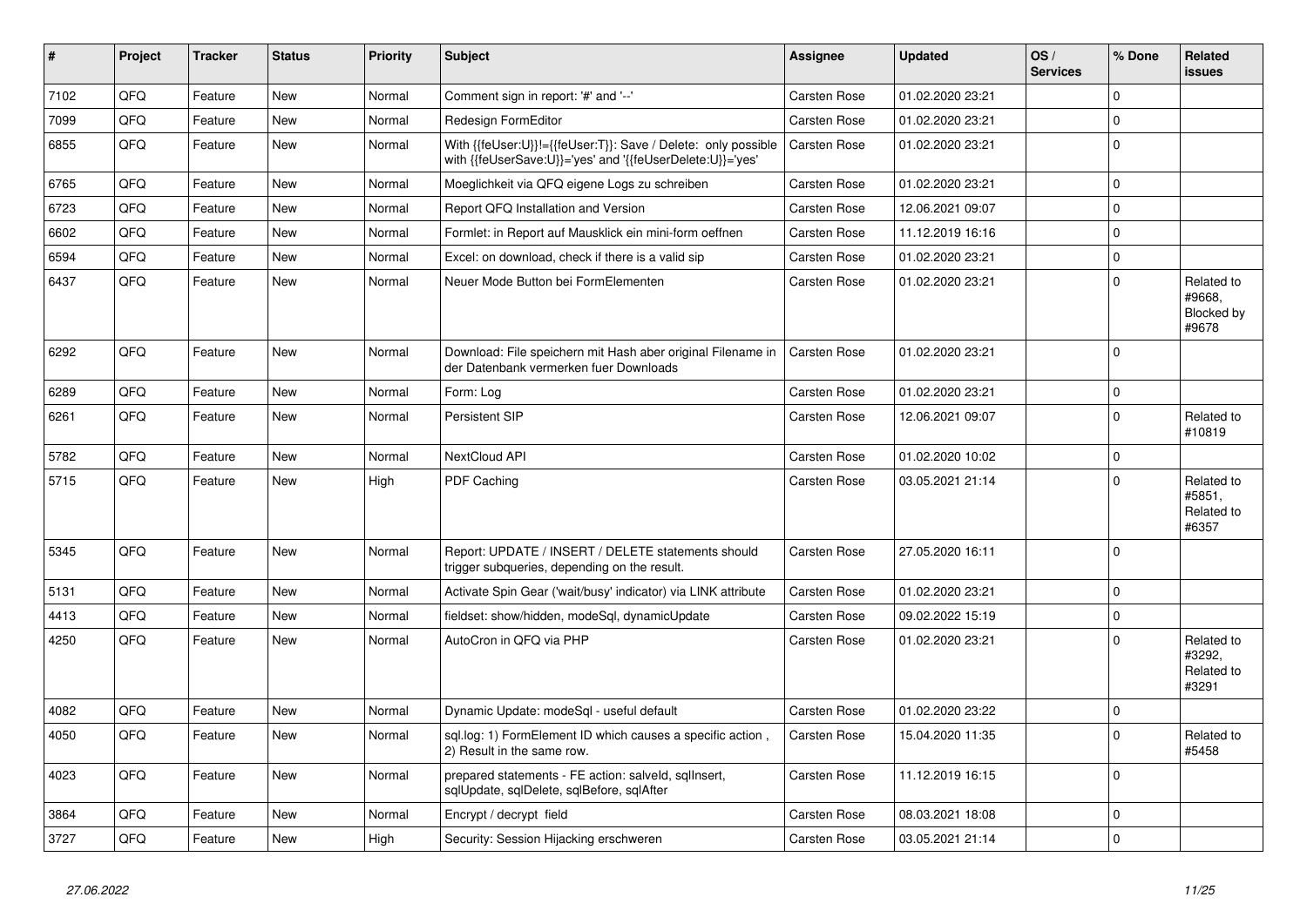| ∦     | Project | <b>Tracker</b> | <b>Status</b> | <b>Priority</b> | <b>Subject</b>                                                                                           | <b>Assignee</b>     | <b>Updated</b>   | OS/<br><b>Services</b> | % Done              | <b>Related</b><br><b>issues</b>                                         |
|-------|---------|----------------|---------------|-----------------|----------------------------------------------------------------------------------------------------------|---------------------|------------------|------------------------|---------------------|-------------------------------------------------------------------------|
| 3504  | QFQ     | Feature        | New           | Normal          | Logging: welche Action FEs werden wann wie ausgefuehrt                                                   | Carsten Rose        | 01.02.2020 23:21 |                        | $\Omega$            | Related to<br>#5458.<br>Related to<br>#4092                             |
| 3432  | QFQ     | Feature        | <b>New</b>    | Normal          | subrecord: dynamicUpdate                                                                                 | Carsten Rose        | 11.06.2020 21:10 |                        | $\mathbf 0$         | Related to<br>#5691                                                     |
| 2361  | QFQ     | Feature        | New           | Normal          | Logging wer/wann/wo welches Formular aufgerufen hat                                                      | Carsten Rose        | 11.12.2019 16:15 |                        | $\Omega$            | Related to<br>#4432,<br>Related to<br>#7480                             |
| 14283 | QFQ     | <b>Bug</b>     | Priorize      | Normal          | HEIC / HEIF convert doesn't trigger                                                                      | <b>Carsten Rose</b> | 19.06.2022 16:37 |                        | $\mathbf 0$         |                                                                         |
| 13943 | QFQ     | <b>Bug</b>     | Priorize      | Normal          | unable to find formgroup                                                                                 | Enis Nuredini       | 28.05.2022 11:03 |                        | $\mathbf 0$         |                                                                         |
| 12325 | QFQ     | Bug            | Priorize      | Normal          | MultiDB form.dblndex not working for report syntax                                                       | Carsten Rose        | 07.09.2021 13:37 |                        | $\Omega$            | Related to<br>#12145,<br>Related to<br>#12314                           |
| 9975  | QFQ     | Bug            | Priorize      | Normal          | Dropdown Menu: 'r:3' broken                                                                              | <b>Carsten Rose</b> | 01.02.2020 10:13 |                        | $\mathbf 0$         |                                                                         |
| 9958  | QFQ     | <b>Bug</b>     | Priorize      | Normal          | Broken subrecord query: no error message                                                                 | Carsten Rose        | 05.02.2021 15:15 |                        | $\mathbf 0$         |                                                                         |
| 9947  | QFQ     | Bug            | Priorize      | Normal          | Unwanted error message if missing 'typeAheadSqlPrefetch'                                                 | Carsten Rose        | 01.02.2020 10:13 |                        | $\mathbf 0$         |                                                                         |
| 9862  | QFQ     | Bug            | Priorize      | Normal          | Failed writing to sql mail qfq.log should throw an exception                                             | Carsten Rose        | 01.02.2020 10:13 |                        | $\mathsf{O}\xspace$ |                                                                         |
| 9834  | QFQ     | Bug            | Priorize      | Normal          | Input elements with tag 'disabled' are missing on<br>form-submit: server option 'processReadOnly' broken | Carsten Rose        | 07.12.2021 16:43 |                        | $\Omega$            | Related to<br>#9691,<br>Related to<br>#5305, Has<br>duplicate<br>#12331 |
| 9534  | QFQ     | <b>Bug</b>     | Priorize      | Urgent          | FE.type=upload: 'Unknown Mode: ID"                                                                       | <b>Carsten Rose</b> | 03.05.2021 21:14 |                        | $\mathbf 0$         | Related to<br>#9532                                                     |
| 9173  | QFQ     | Bug            | Priorize      | Urgent          | Stale Record Lock: Firefox                                                                               | <b>Carsten Rose</b> | 03.05.2021 21:14 |                        | $\mathbf 0$         | Related to<br>#9789                                                     |
| 9121  | QFQ     | Bug            | Priorize      | High            | sip links have r and __dbIndexData set                                                                   | Carsten Rose        | 12.06.2021 10:41 |                        | $\mathbf 0$         |                                                                         |
| 8037  | QFQ     | Bug            | Priorize      | Normal          | FE.type=upload (advanced mode): {{slaveId:V}} missing<br>during dynamic update                           | Carsten Rose        | 01.02.2020 10:13 |                        | $\mathbf 0$         |                                                                         |
| 7656  | QFQ     | Bug            | Priorize      | Normal          | FE with required, 'pattern' and 'extraButtonLock': always<br>complain about missing value                | Carsten Rose        | 01.02.2020 10:13 |                        | $\Omega$            |                                                                         |
| 7616  | QFQ     | Bug            | Priorize      | Normal          | Selectlist with Enum & Dynamic Update                                                                    | <b>Carsten Rose</b> | 01.02.2020 10:13 |                        | $\mathbf 0$         |                                                                         |
| 6574  | QFQ     | Bug            | Priorize      | Normal          | qfq.log: Fehlermeldung wurde angezeigt, aber nicht geloggt                                               | Carsten Rose        | 01.02.2020 10:13 |                        | $\mathbf 0$         |                                                                         |
| 6566  | QFQ     | Bug            | Priorize      | Normal          | Link Function 'delete': provided parameter missing on page<br>reload                                     | Benjamin Baer       | 03.01.2022 08:08 |                        | $\mathbf 0$         |                                                                         |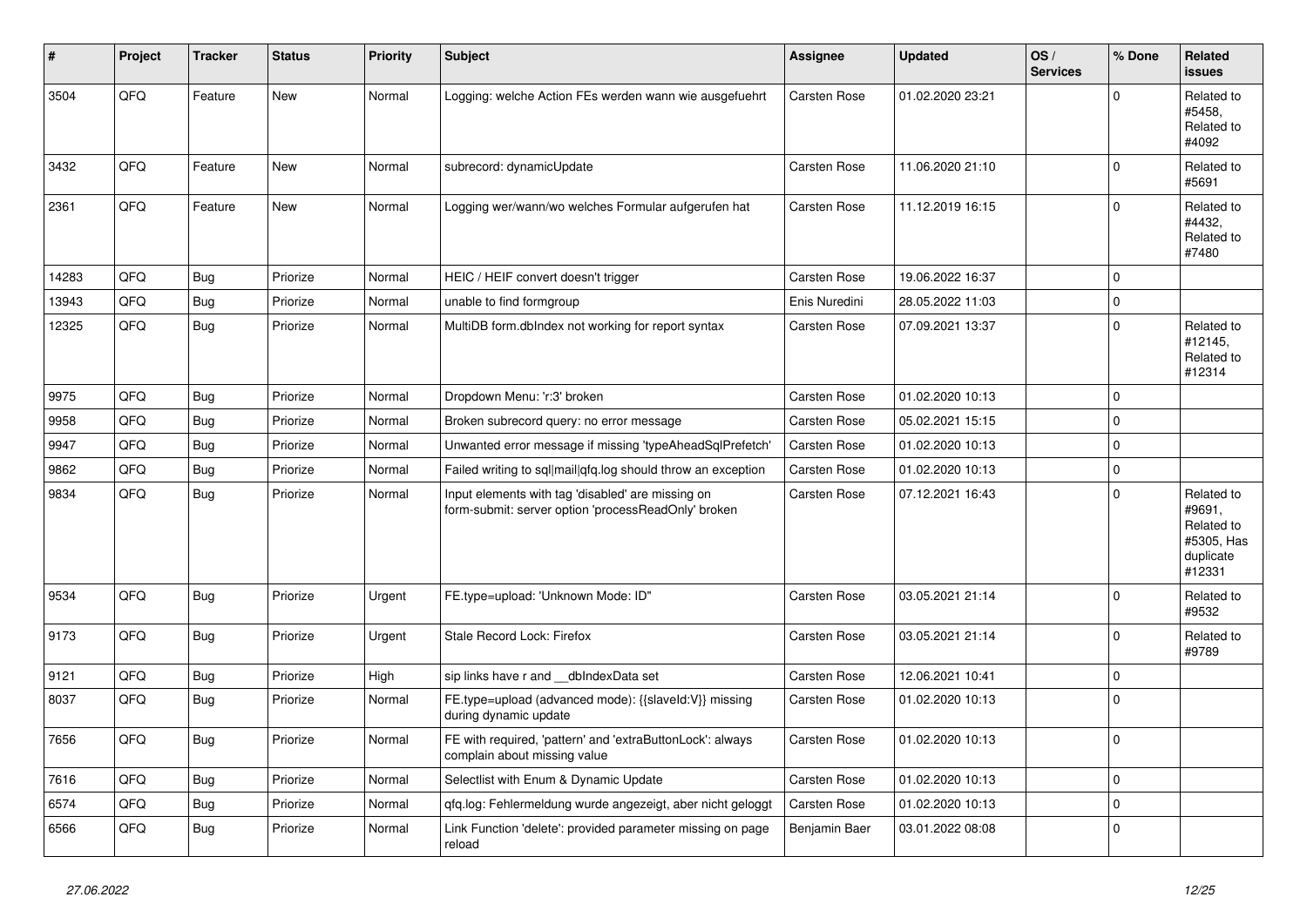| #     | Project | <b>Tracker</b> | <b>Status</b> | <b>Priority</b> | <b>Subject</b>                                                                                      | Assignee            | <b>Updated</b>   | OS/<br><b>Services</b> | % Done         | Related<br><b>issues</b>                                               |
|-------|---------|----------------|---------------|-----------------|-----------------------------------------------------------------------------------------------------|---------------------|------------------|------------------------|----------------|------------------------------------------------------------------------|
| 6140  | QFQ     | Bug            | Priorize      | Normal          | QFQ DnD Sort: Locked fields                                                                         | Benjamin Baer       | 21.03.2022 09:56 |                        | $\mathbf 0$    |                                                                        |
| 6116  | QFQ     | <b>Bug</b>     | Priorize      | High            | value of checkbox not saved                                                                         | Carsten Rose        | 07.12.2021 17:19 |                        | $\mathbf 0$    |                                                                        |
| 4457  | QFQ     | Bug            | Priorize      | Normal          | typeahead: pressing return to select an item, saves the form<br>and closes the form.                | Benjamin Baer       | 03.01.2022 08:01 |                        | $\mathbf 0$    | Related to<br>#4398                                                    |
| 3782  | QFQ     | Bug            | Priorize      | Normal          | Bei fehlerhafter Eingabe (z.B. Datum) sollte das erwartete<br>Format angezeigt werden               | <b>Carsten Rose</b> | 01.02.2020 10:13 |                        | $\overline{0}$ |                                                                        |
| 14371 | QFQ     | Feature        | Priorize      | Normal          | LDAP via REPORT                                                                                     | <b>Carsten Rose</b> | 19.06.2022 16:37 |                        | $\mathbf 0$    |                                                                        |
| 14290 | QFQ     | Feature        | Priorize      | Normal          | FormEditor: Show Table Definition                                                                   | <b>Carsten Rose</b> | 19.06.2022 16:37 |                        | $\pmb{0}$      |                                                                        |
| 13900 | QFQ     | Feature        | Priorize      | Normal          | Selenium: Check das Cookie/PDF funktioniert                                                         | Enis Nuredini       | 25.03.2022 12:45 |                        | $\overline{0}$ |                                                                        |
| 12504 | QFQ     | Feature        | Priorize      | Normal          | sql.log: report fe.id                                                                               | <b>Carsten Rose</b> | 05.05.2021 22:09 |                        | $\overline{0}$ |                                                                        |
| 12503 | QFQ     | Feature        | Priorize      | Normal          | Detect dangerous UPDATE statement with missing WHERE                                                | <b>Carsten Rose</b> | 05.05.2021 22:09 |                        | $\overline{0}$ |                                                                        |
| 12452 | QFQ     | Feature        | Priorize      | Normal          | BaseURL: alsways with '/' at the end                                                                | <b>Carsten Rose</b> | 19.06.2022 13:45 |                        | $\mathbf 0$    | Related to<br>#10782                                                   |
| 11320 | QFQ     | Feature        | Priorize      | Normal          | Typo3 Version 10 support                                                                            | <b>Carsten Rose</b> | 05.05.2021 22:09 |                        | $\overline{0}$ |                                                                        |
| 10569 | QFQ     | Feature        | Priorize      | Normal          | link blank more safe                                                                                | Enis Nuredini       | 25.03.2022 12:44 |                        | $\mathbf 0$    |                                                                        |
| 10015 | QFQ     | Feature        | Priorize      | Normal          | Monospace in Textarea                                                                               | <b>Carsten Rose</b> | 03.02.2020 13:40 |                        | $\mathbf 0$    |                                                                        |
| 10012 | QFQ     | Feature        | Priorize      | Normal          | redirectAllMailTo: {{beEmail:T}}                                                                    | <b>Carsten Rose</b> | 08.05.2021 09:54 |                        | $\overline{0}$ | Related to<br>#12412,<br>Related to<br>#12413,<br>Related to<br>#10011 |
| 10011 | QFQ     | Feature        | Priorize      | Normal          | Offer new STORE TYPO3 Variable 'beUser', 'beEmail'                                                  | <b>Carsten Rose</b> | 08.05.2021 09:51 |                        | $\mathbf 0$    | Related to<br>#10012,<br>Related to<br>#12511                          |
| 10005 | QFQ     | Feature        | Priorize      | Normal          | Report / special column name:  AS _calendar                                                         | Carsten Rose        | 03.06.2020 17:28 |                        | $\overline{0}$ |                                                                        |
| 10003 | QFQ     | Feature        | Priorize      | Normal          | fieldset: stronger visualize group                                                                  | Benjamin Baer       | 12.02.2020 08:13 |                        | $\mathbf 0$    |                                                                        |
| 9968  | QFQ     | Feature        | Priorize      | Normal          | Tooltip in Links for Developer                                                                      | <b>Carsten Rose</b> | 01.02.2020 23:17 |                        | $\overline{0}$ |                                                                        |
| 9928  | QFQ     | Feature        | Priorize      | Normal          | SpecialColumnName: a) Deprecated: ' AS "_+tag " ', b)<br>New: ' AS "_ <tag1><tag2>" '</tag2></tag1> | Carsten Rose        | 01.02.2020 23:17 |                        | $\mathbf 0$    | Related to<br>#9929                                                    |
| 9900  | QFQ     | Feature        | Priorize      | Normal          | Generic API Call: tt-content record >> JSON                                                         | Carsten Rose        | 01.02.2020 10:13 |                        | $\overline{0}$ |                                                                        |
| 9668  | QFQ     | Feature        | Priorize      | Normal          | Form.mode: rename 'hidden' to 'hide'                                                                | <b>Carsten Rose</b> | 05.05.2021 22:14 |                        | $\mathbf 0$    | Related to<br>#6437                                                    |
| 9394  | QFQ     | Feature        | Priorize      | Normal          | REST: allow for non numerical ids in get requests                                                   | Carsten Rose        | 05.05.2021 22:10 |                        | $\mathbf 0$    |                                                                        |
| 9346  | QFQ     | Feature        | Priorize      | Normal          | beforeSave: check if an upload is given                                                             | Carsten Rose        | 11.06.2021 21:18 |                        | $\overline{0}$ |                                                                        |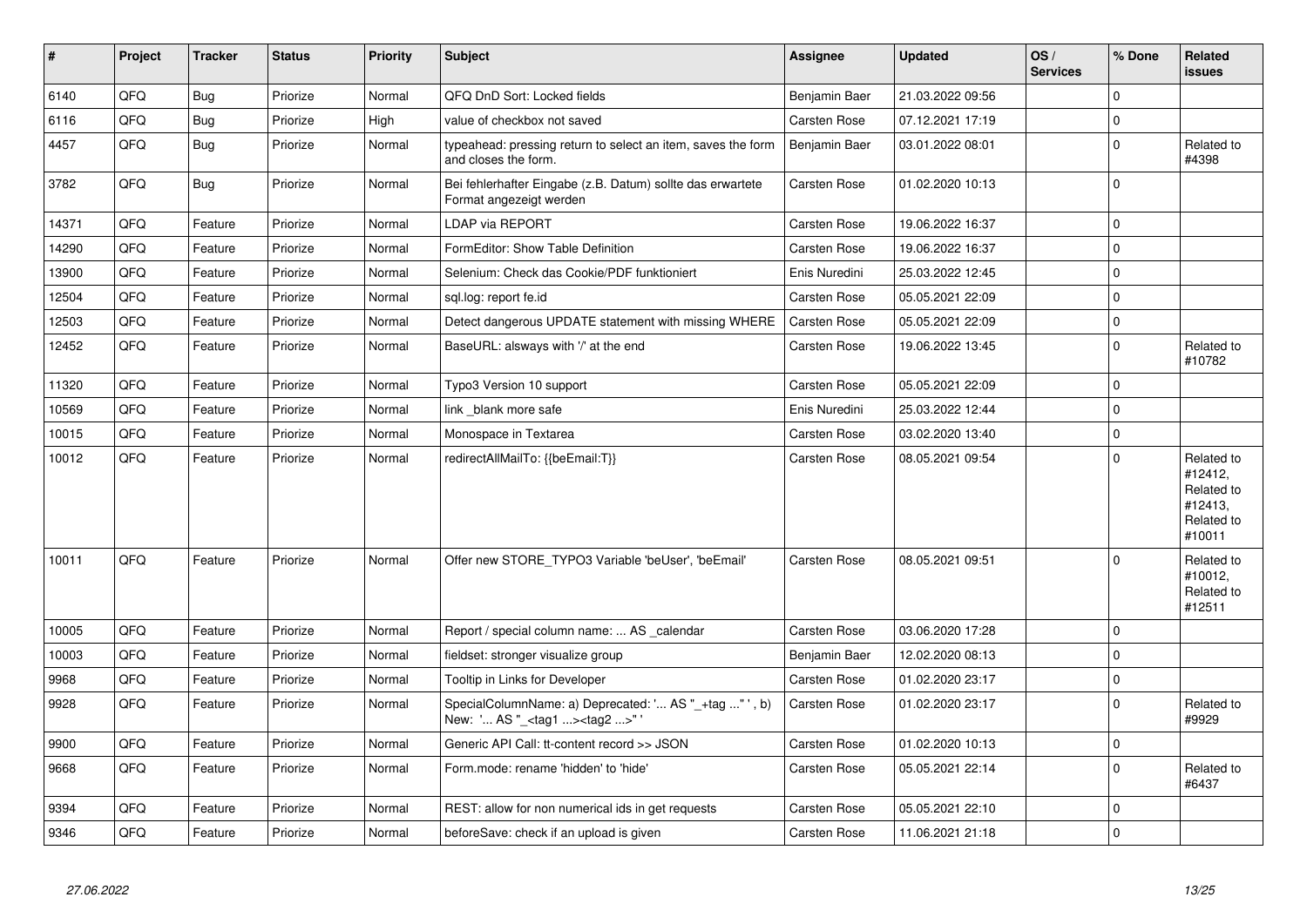| #    | Project | <b>Tracker</b> | <b>Status</b> | <b>Priority</b> | <b>Subject</b>                                                            | <b>Assignee</b>     | <b>Updated</b>   | OS/<br><b>Services</b> | % Done      | <b>Related</b><br><b>issues</b>                 |
|------|---------|----------------|---------------|-----------------|---------------------------------------------------------------------------|---------------------|------------------|------------------------|-------------|-------------------------------------------------|
| 9135 | QFQ     | Feature        | Priorize      | Normal          | Progress Bar generic / replace old hourglass download<br>popup            | Benjamin Baer       | 03.01.2022 07:43 |                        | $\mathbf 0$ |                                                 |
| 8963 | QFQ     | Feature        | Priorize      | Normal          | Setting values in a store: flexible way                                   | <b>Carsten Rose</b> | 05.05.2021 22:10 |                        | $\mathbf 0$ | Related to<br>#8975                             |
| 8585 | QFQ     | Feature        | Priorize      | Normal          | Enhance Error message for 'unknown form'                                  | <b>Carsten Rose</b> | 01.02.2020 10:13 |                        | $\mathbf 0$ |                                                 |
| 8584 | QFQ     | Feature        | Priorize      | Normal          | FE 'Action' - never assign to Container (except Template<br>Group)        | Carsten Rose        | 01.02.2020 10:13 |                        | $\Omega$    |                                                 |
| 8277 | QFQ     | Feature        | Priorize      | Normal          | fe.parameter.default=                                                     | Carsten Rose        | 01.02.2020 23:17 |                        | $\mathbf 0$ | Related to<br>#8113                             |
| 8204 | QFQ     | Feature        | Priorize      | High            | Position 'required mark'                                                  | <b>Carsten Rose</b> | 16.06.2021 13:44 |                        | $\mathbf 0$ |                                                 |
| 8082 | QFQ     | Feature        | Priorize      | High            | Contact form without saving record                                        | Carsten Rose        | 07.12.2021 15:20 |                        | $\Omega$    | Related to<br>#8587,<br><b>Blocks</b><br>#11850 |
| 8044 | QFQ     | Feature        | Priorize      | Normal          | Transaction: a) Form, b) Report                                           | Carsten Rose        | 05.05.2021 22:14 |                        | $\Omega$    | Related to<br>#8043                             |
| 8034 | QFQ     | Feature        | Priorize      | Normal          | FormElement 'data': 22.22.2222 should not be accepted                     | Carsten Rose        | 01.02.2020 10:13 |                        | $\mathbf 0$ |                                                 |
| 7965 | QFQ     | Feature        | Priorize      | Normal          | Input type 'text' with visual format - currency                           | Benjamin Baer       | 03.01.2022 07:45 |                        | $\mathbf 0$ |                                                 |
| 7730 | QFQ     | Feature        | Priorize      | Normal          | <b>SELECT Box: title in between</b>                                       | Benjamin Baer       | 01.02.2020 23:22 |                        | $\mathbf 0$ |                                                 |
| 7630 | QFQ     | Feature        | Priorize      | Normal          | detailed error message for simple upload                                  | <b>Carsten Rose</b> | 01.02.2020 10:13 |                        | $\mathbf 0$ |                                                 |
| 7522 | QFQ     | Feature        | Priorize      | Normal          | Inserting default index.html to folder (Avoid Apache Indexing)            | <b>Carsten Rose</b> | 01.02.2020 10:13 |                        | $\mathbf 0$ |                                                 |
| 7290 | QFQ     | Feature        | Priorize      | Normal          | FormEditor: title as textarea if LEN(title)>60                            | Carsten Rose        | 01.02.2020 10:13 |                        | $\mathbf 0$ | Blocked by<br>#7682                             |
| 7217 | QFQ     | Feature        | Priorize      | Normal          | Download: notice User if `_sip=?` is missing                              | <b>Carsten Rose</b> | 01.02.2020 10:13 |                        | $\Omega$    |                                                 |
| 6998 | QFQ     | Feature        | Priorize      | Normal          | Form: with debug=on show column information as tooltip of<br>column label | <b>Carsten Rose</b> | 01.02.2020 10:13 |                        | $\mathbf 0$ |                                                 |
| 6870 | QFQ     | Feature        | Priorize      | Normal          | Click on '_link' triggers an API call                                     | Benjamin Baer       | 03.01.2022 08:25 |                        | $\mathbf 0$ |                                                 |
| 6801 | QFQ     | Feature        | Priorize      | Normal          | Fabric: Maximize / Fulllscreen                                            | Benjamin Baer       | 21.03.2022 09:56 |                        | $\mathbf 0$ |                                                 |
| 6224 | QFQ     | Feature        | Priorize      | Normal          | Dynamic update: fade in/out fields                                        | Benjamin Baer       | 21.03.2022 09:50 |                        | $\mathbf 0$ |                                                 |
| 5942 | QFQ     | Feature        | Priorize      | Normal          | 'L' and 'type': append to links, generate via '_link' by using 'u:        | Carsten Rose        | 01.02.2020 10:13 |                        | $\mathbf 0$ |                                                 |
| 5562 | QFQ     | Feature        | Priorize      | Normal          | Drag'n'Drop fuer Uploads                                                  | Benjamin Baer       | 21.03.2022 09:52 |                        | $\Omega$    | Related to<br>#9706                             |
| 5366 | QFQ     | Feature        | Priorize      | Normal          | Saving with keyboard shortcuts                                            | Benjamin Baer       | 21.03.2022 09:47 |                        | $\mathbf 0$ |                                                 |
| 3867 | QFQ     | Feature        | Priorize      | Normal          | Readonly Formular: Template Groups add/delete<br>ausbeldnen               | Carsten Rose        | 05.05.2021 22:12 |                        | $\mathbf 0$ |                                                 |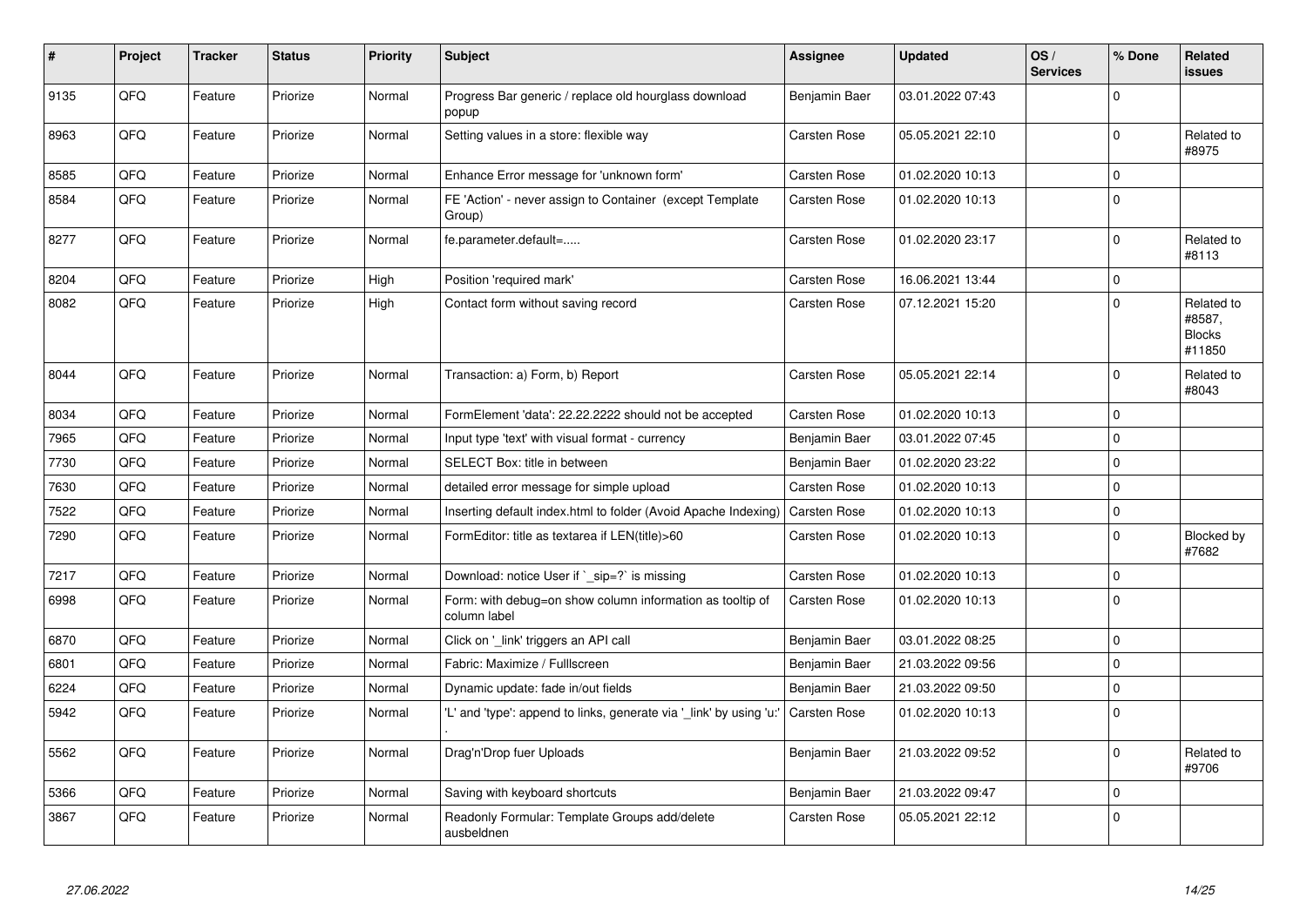| $\vert$ # | Project | <b>Tracker</b> | <b>Status</b> | <b>Priority</b> | Subject                                                                                 | Assignee            | <b>Updated</b>   | OS/<br><b>Services</b> | % Done      | Related<br>issues                                                                                                                                                     |
|-----------|---------|----------------|---------------|-----------------|-----------------------------------------------------------------------------------------|---------------------|------------------|------------------------|-------------|-----------------------------------------------------------------------------------------------------------------------------------------------------------------------|
| 14303     | QFQ     | <b>Bug</b>     | ToDo          | Normal          | datetime broken with picker                                                             | Enis Nuredini       | 17.06.2022 09:02 |                        | $\mathbf 0$ | Related to<br>#12630                                                                                                                                                  |
| 13899     | QFQ     | Bug            | ToDo          | Normal          | Selenium: zum laufen bringen                                                            | Enis Nuredini       | 25.03.2022 10:24 |                        | $\pmb{0}$   |                                                                                                                                                                       |
| 12463     | QFQ     | <b>Bug</b>     | ToDo          | High            | QFQ Function: 'function' and 'sql' on same level - output of<br>sql is shown two times. | Carsten Rose        | 15.12.2021 16:31 |                        | $\pmb{0}$   |                                                                                                                                                                       |
| 12395     | QFQ     | <b>Bug</b>     | ToDo          | High            | QFQ Function: Result two times shown                                                    | Carsten Rose        | 18.02.2022 08:59 |                        | $\pmb{0}$   |                                                                                                                                                                       |
| 14320     | QFQ     | Feature        | ToDo          | Normal          | Allow specific HTML Tags and Attributes: general, TinyMCE                               | Enis Nuredini       | 17.06.2022 10:44 |                        | $\pmb{0}$   | Related to<br>#12664,<br>Related to<br>#12039.<br>Related to<br>#11702,<br>Related to<br>#7239,<br>Related to<br>#3708,<br>Related to<br>#3646,<br>Related to<br>#880 |
| 12262     | QFQ     | Feature        | ToDo          | Normal          | Form buttons on top: more customable                                                    | Enis Nuredini       | 17.06.2022 10:44 |                        | $\mathbf 0$ | Related to<br>#13945, Has<br>duplicate<br>#4046, Has<br>duplicate<br>#10080                                                                                           |
| 7602      | QFQ     | Feature        | ToDo          | High            | Multi Select: with checkboxes                                                           | Benjamin Baer       | 22.03.2022 09:07 |                        | $\pmb{0}$   |                                                                                                                                                                       |
| 14323     | QFQ     | Bug            | In Progress   | Normal          | Report: render=both single - no impact                                                  | Carsten Rose        | 19.06.2022 18:31 |                        | $\pmb{0}$   |                                                                                                                                                                       |
| 14175     | QFQ     | <b>Bug</b>     | In Progress   | Normal          | Opening a form with no QFQ Session cookie fails                                         | Carsten Rose        | 03.06.2022 10:40 |                        | $\pmb{0}$   |                                                                                                                                                                       |
| 12508     | QFQ     | Bug            | In Progress   | High            | qfq Form: sendMail                                                                      | Karin Niffeler      | 19.03.2022 17:48 |                        | $\pmb{0}$   |                                                                                                                                                                       |
| 11517     | QFQ     | Bug            | In Progress   | Normal          | extraButtonInfo Broken for multiple FormElements                                        | <b>Carsten Rose</b> | 12.05.2022 13:12 |                        | $\pmb{0}$   | Related to<br>#7890,<br>Related to<br>#3811, Has<br>duplicate<br>#10905, Has<br>duplicate<br>#10553, Has<br>duplicate<br>#6779                                        |
| 10661     | QFQ     | Bug            | In Progress   | Normal          | Typo3 Warnungen                                                                         | Carsten Rose        | 07.09.2021 13:23 |                        | $\pmb{0}$   | Related to<br>#12440                                                                                                                                                  |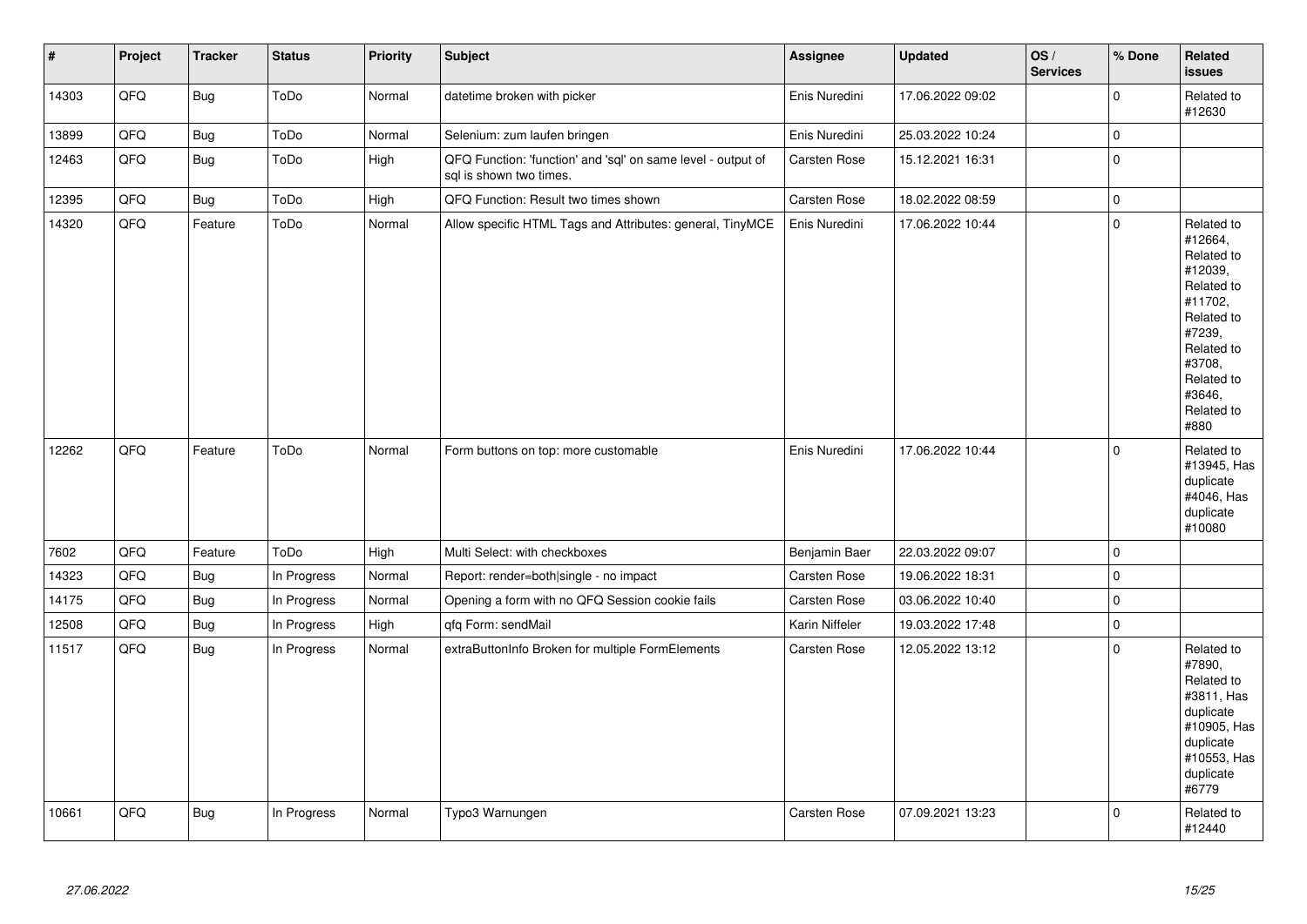| #     | Project | <b>Tracker</b> | <b>Status</b>              | <b>Priority</b> | Subject                                                                            | Assignee          | <b>Updated</b>   | OS/<br><b>Services</b> | % Done      | Related<br><b>issues</b>                                               |
|-------|---------|----------------|----------------------------|-----------------|------------------------------------------------------------------------------------|-------------------|------------------|------------------------|-------------|------------------------------------------------------------------------|
| 12630 | QFQ     | Feature        | In Progress                | Normal          | Input: date[time]: min / max values                                                | Enis Nuredini     | 20.06.2022 18:31 |                        | $\Omega$    | Related to<br>#10096,<br>Related to<br>#14302,<br>Related to<br>#14303 |
| 12439 | QFQ     | Feature        | In Progress                | Normal          | TinyMCE Paste from Word & Character Count/Limit                                    | Carsten Rose      | 05.05.2021 22:15 |                        | $\mathbf 0$ |                                                                        |
| 11980 | QFQ     | Feature        | In Progress                | Normal          | protected verzeichnis MUSS geschützt werden                                        | Carsten Rose      | 07.09.2021 13:30 |                        | $\mathbf 0$ |                                                                        |
| 11076 | QFQ     | Feature        | In Progress                | Normal          | SELECT  AS _websocket                                                              | Carsten Rose      | 30.08.2020 17:49 |                        | $\Omega$    |                                                                        |
| 10443 | QFQ     | Feature        | In Progress                | Normal          | Konzept_api / _live                                                                | Carsten Rose      | 07.05.2020 09:39 |                        | $\mathbf 0$ |                                                                        |
| 6250  | QFQ     | Feature        | In Progress                | Normal          | Enhance layout: a) Subrecord, b) Subrecord-Title                                   | Carsten Rose      | 01.02.2020 23:22 |                        | $\mathbf 0$ | Related to<br>#5391                                                    |
| 5695  | QFQ     | Feature        | In Progress                | Normal          | <b>Multiform</b>                                                                   | Carsten Rose      | 02.01.2021 18:38 |                        | $\mathbf 0$ |                                                                        |
| 4194  | QFQ     | Feature        | In Progress                | Normal          | Bootstrap 4 ist jetzt offiziel                                                     |                   | 03.05.2021 20:47 |                        | $\mathbf 0$ | Related to<br>#10114                                                   |
| 13566 | QFQ     | Feature        | Ready to sync<br>(develop) | Normal          | Delete config-example.qfq.php file                                                 | Carsten Rose      | 23.12.2021 09:25 |                        | $\mathbf 0$ |                                                                        |
| 13767 | QFQ     | Bug            | Feedback                   | Normal          | date/time-picker: required shows up/down button orange                             | Enis Nuredini     | 16.05.2022 23:16 |                        | $\mathbf 0$ |                                                                        |
| 12546 | QFQ     | Bug            | Feedback                   | Normal          | Branch 'Development' - Unit Tests mit dirty workaround<br>angepasst                | Carsten Rose      | 19.03.2022 17:48 |                        | $\Omega$    |                                                                        |
| 11630 | QFQ     | Bug            | Feedback                   | High            | Bitte check ob CALL() in 20.11.0 noch so funktioniert wie in<br>20.4.1             | Enis Nuredini     | 28.05.2022 13:45 |                        | 0           | Related to<br>#11325                                                   |
| 11347 | QFQ     | Bug            | Feedback                   | Normal          | If Bedingungen funktionieren nicht korrekt                                         | Christoph Fuchs   | 21.03.2021 20:37 |                        | $\mathbf 0$ |                                                                        |
| 9898  | QFQ     | Bug            | Feedback                   | Normal          | Formular trotz Timeout gespeichert                                                 | Benjamin Baer     | 01.02.2020 15:56 |                        | $\mathbf 0$ |                                                                        |
| 9535  | QFQ     | <b>Bug</b>     | Feedback                   | Normal          | Report:  AS '_vertical' - column to wide - vertical >> rot45,<br>rot <sub>90</sub> | Benjamin Baer     | 01.02.2020 15:56 |                        | $\Omega$    |                                                                        |
| 8316  | QFQ     | Bug            | Feedback                   | Normal          | Documentation/Behaviour for Nested Queries and<br>Record-Store confusing           | Nicola Chiapolini | 20.11.2019 09:14 |                        | $\Omega$    |                                                                        |
| 10782 | QFQ     | Feature        | Feedback                   | Normal          | Tiny MCE: Image Upload                                                             | Enis Nuredini     | 16.05.2022 23:16 |                        | $\mathbf 0$ | Related to<br>#12452                                                   |
| 10124 | QFQ     | Feature        | Feedback                   | Normal          | qfq AAI-Login                                                                      | Karin Niffeler    | 07.05.2020 09:36 |                        | $\mathbf 0$ |                                                                        |
| 9548  | QFQ     | Feature        | Feedback                   | High            | FormElement: Pattern mismatch - optional report only on<br>focus lost              | Benjamin Baer     | 03.05.2021 21:14 |                        | $\mathbf 0$ |                                                                        |
| 9052  | QFQ     | Feature        | Feedback                   | High            | Report: CodeMirror with SQL Syntax Highlight in FE                                 | Enis Nuredini     | 08.06.2022 10:25 |                        | $\mathbf 0$ |                                                                        |
| 5894  | QFQ     | Feature        | Feedback                   | Normal          | Typeahead in Report: show/hide rows dynamically                                    | Carsten Rose      | 18.02.2022 08:50 |                        | $\mathbf 0$ | Related to<br>#5893,<br>Related to<br>#5885                            |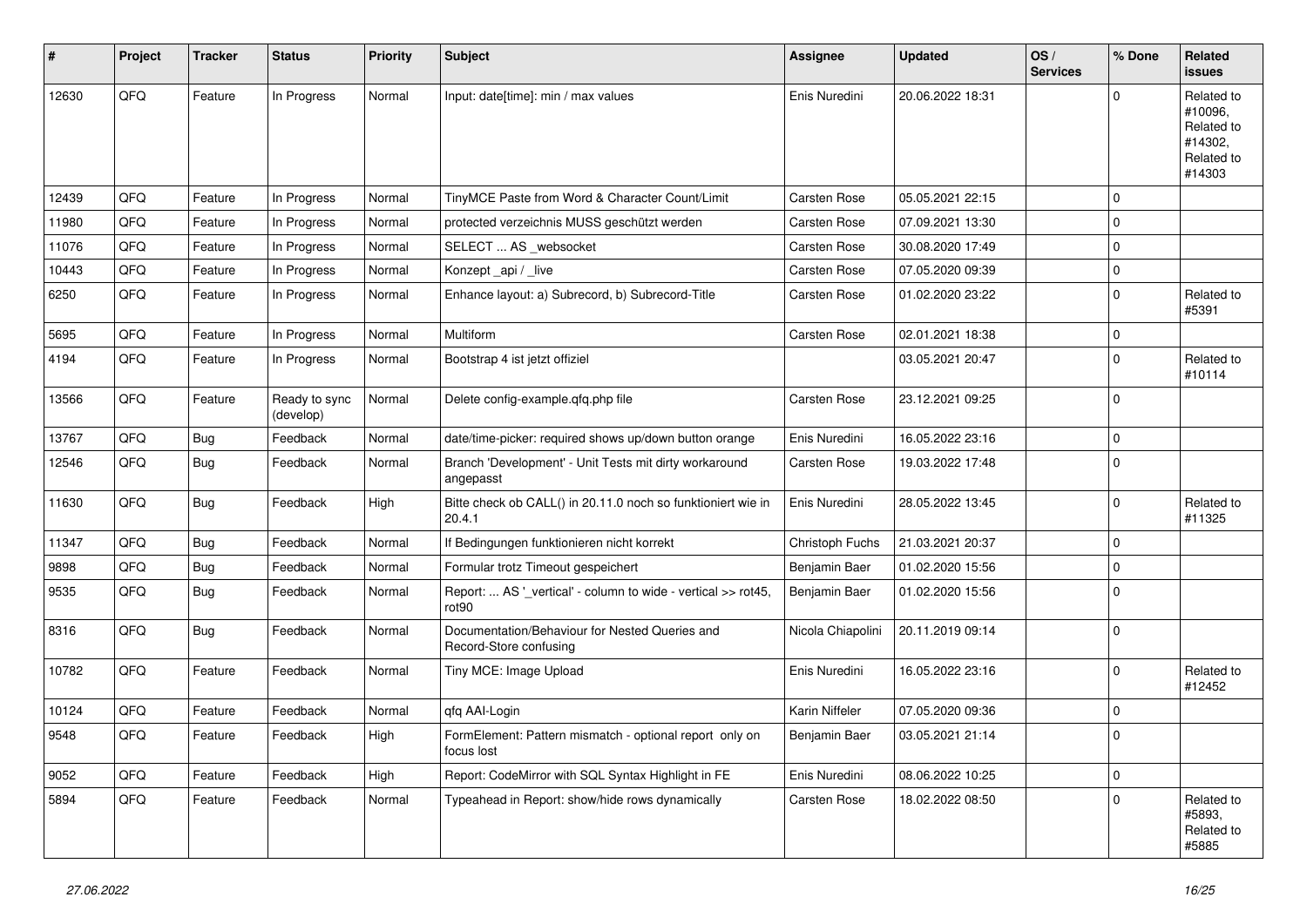| #    | Project | <b>Tracker</b> | <b>Status</b>     | <b>Priority</b> | <b>Subject</b>                                                                                                       | <b>Assignee</b>     | <b>Updated</b>   | OS/<br><b>Services</b> | % Done       | Related<br><b>issues</b>                       |
|------|---------|----------------|-------------------|-----------------|----------------------------------------------------------------------------------------------------------------------|---------------------|------------------|------------------------|--------------|------------------------------------------------|
| 9669 | QFQ     | <b>Bug</b>     | Some day<br>maybe | Normal          | Checkbox / Template Group: radio/checkbox visible broken<br>after 'add'                                              | <b>Carsten Rose</b> | 16.06.2021 13:47 |                        | $\Omega$     | Related to<br>#8091                            |
| 9281 | QFQ     | Bug            | Some day<br>maybe | Normal          | Allow STRICT TRANS TABLES                                                                                            | Carsten Rose        | 02.01.2021 18:43 |                        | $\mathbf 0$  |                                                |
| 9126 | QFQ     | <b>Bug</b>     | Some day<br>maybe | Normal          | hidden Form elements are present in page source                                                                      |                     | 02.01.2021 18:41 |                        | $\Omega$     |                                                |
| 9024 | QFQ     | <b>Bug</b>     | Some day<br>maybe | Normal          | QFQ Einarbeitung                                                                                                     |                     | 01.02.2020 15:56 |                        | $\mathbf 0$  |                                                |
| 9020 | QFQ     | <b>Bug</b>     | Some day<br>maybe | Normal          | radio mit buttonClass und dynamicUpdate lassen sich nicht<br>kombinieren                                             |                     | 11.12.2019 16:01 |                        | $\mathbf 0$  |                                                |
| 8106 | QFQ     | <b>Bug</b>     | Some day<br>maybe | Normal          | Dynamic Update: Feld kann nicht auf empty zurückgesetzt<br>werden                                                    | Carsten Rose        | 11.12.2019 16:01 |                        | $\Omega$     |                                                |
| 7456 | QFQ     | <b>Bug</b>     | Some day<br>maybe | Low             | Todos in Code: solve or make ticket                                                                                  | <b>Carsten Rose</b> | 16.09.2021 15:10 |                        | $\mathbf{0}$ |                                                |
| 7402 | QFQ     | Bug            | Some day<br>maybe | Normal          | thumbnail cache: outdated picture when permission denied<br>and permission resolved.                                 |                     | 01.02.2020 23:20 |                        | $\Omega$     |                                                |
| 7281 | QFQ     | Bug            | Some day<br>maybe | Normal          | Subrecords: on large screen separator line too short                                                                 |                     | 01.02.2020 23:19 |                        | l 0          |                                                |
| 7101 | QFQ     | Bug            | Some day<br>maybe | Normal          | 'form' in SIP and 'report' - breaks                                                                                  |                     | 01.02.2020 23:20 |                        | $\Omega$     |                                                |
| 5991 | QFQ     | Bug            | Some day<br>maybe | Normal          | URLs with ' ' or long parameter are problematic                                                                      | Carsten Rose        | 01.02.2020 23:19 |                        | l 0          |                                                |
| 5877 | QFQ     | <b>Bug</b>     | Some day<br>maybe | Normal          | FE.type=note:bsColumn strange behaviour                                                                              |                     | 01.02.2020 23:19 |                        | $\Omega$     |                                                |
| 5768 | QFQ     | Bug            | Some day<br>maybe | Normal          | '{{pageLanguage:T}}' missing if QFQ is called via api                                                                | Carsten Rose        | 01.02.2020 23:19 |                        | $\Omega$     |                                                |
| 5706 | QFQ     | <b>Bug</b>     | Some day<br>maybe | Normal          | upload: fileDestination needs to be sanatized                                                                        | <b>Carsten Rose</b> | 01.02.2020 23:19 |                        | $\Omega$     |                                                |
| 5557 | QFQ     | <b>Bug</b>     | Some day<br>maybe | Normal          | Form load: STORE_RECORD filled, but should be empty                                                                  | Carsten Rose        | 01.02.2020 23:19 |                        | $\mathbf 0$  |                                                |
| 5021 | QFQ     | <b>Bug</b>     | Some day<br>maybe | Normal          | FE.typ=extra - during save displays error 'datum2' already<br>filled in STORE_SIP - the value is stored nevertheless | Carsten Rose        | 01.02.2020 23:19 |                        | $\mathbf 0$  | Related to<br>#3875                            |
| 4771 | QFQ     | Bug            | Some day<br>maybe | Normal          | gfg: select-down-values empty after save (edit-form for<br>program administrators)                                   | <b>Carsten Rose</b> | 01.02.2020 23:20 |                        | $\Omega$     | Related to<br>#4549, Has<br>duplicate<br>#4282 |
| 4659 | QFQ     | Bug            | Some day<br>maybe | Normal          | infoButtonExtra                                                                                                      | Carsten Rose        | 01.02.2020 23:20 |                        | l 0          |                                                |
| 4651 | QFQ     | <b>Bug</b>     | Some day<br>maybe | Normal          | "Loading document" Modal wird angezeigt bei uzhcd type=2<br>Ansicht                                                  | Carsten Rose        | 01.02.2020 23:20 |                        | 0            |                                                |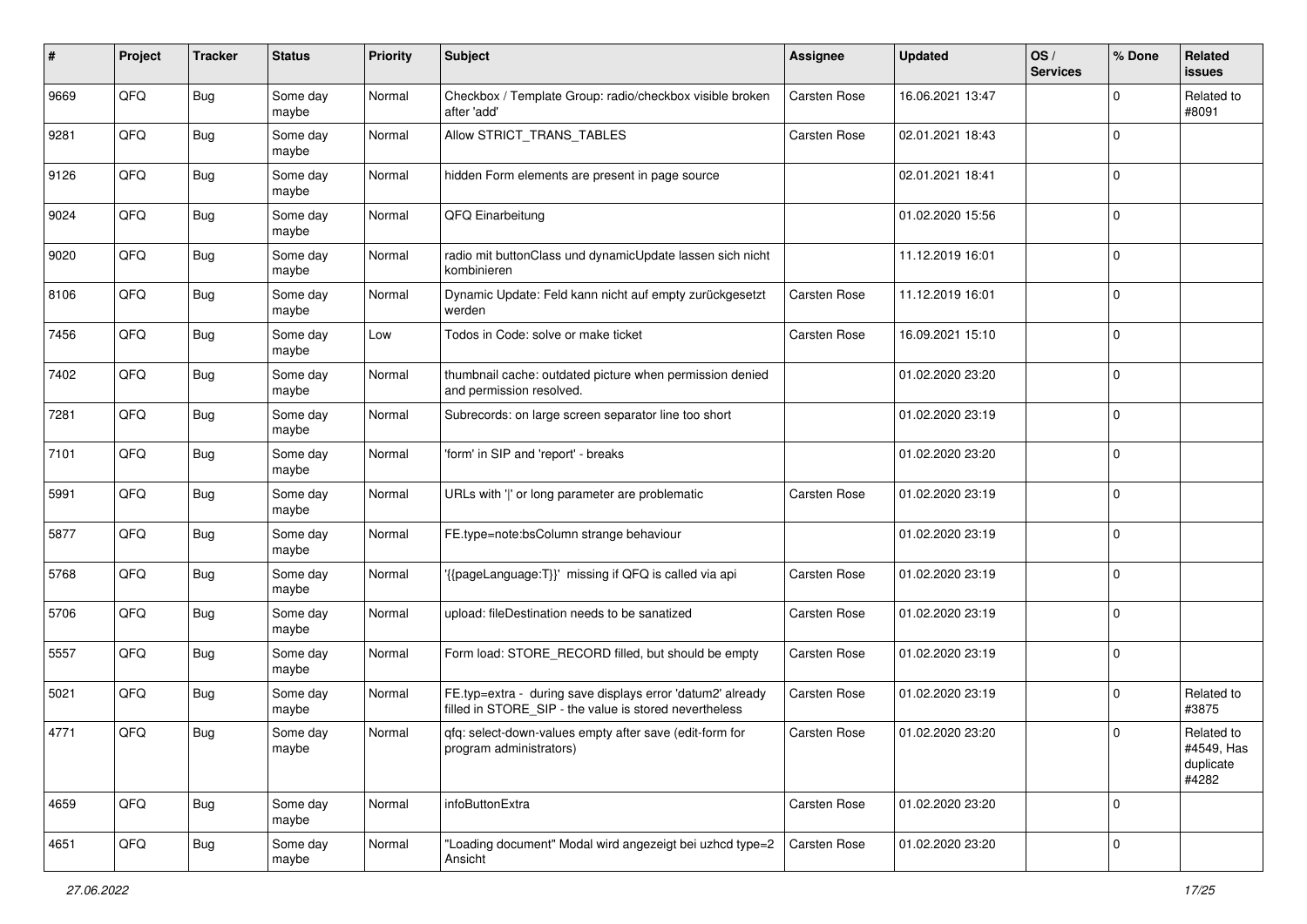| #    | Project | <b>Tracker</b> | <b>Status</b>     | <b>Priority</b> | <b>Subject</b>                                                                                                                                           | Assignee            | <b>Updated</b>   | OS/<br><b>Services</b> | % Done      | Related<br><b>issues</b>                    |
|------|---------|----------------|-------------------|-----------------|----------------------------------------------------------------------------------------------------------------------------------------------------------|---------------------|------------------|------------------------|-------------|---------------------------------------------|
| 4583 | QFQ     | <b>Bug</b>     | Some day<br>maybe | Normal          | Dynamic Update bei TypeAhead Feldern                                                                                                                     | Carsten Rose        | 01.02.2020 23:19 |                        | $\Omega$    |                                             |
| 4549 | QFQ     | <b>Bug</b>     | Some day<br>maybe | Normal          | TemplateGroups: FE.type SELECT loose selected value<br>after save                                                                                        | Carsten Rose        | 01.02.2020 23:20 |                        | $\Omega$    | Related to<br>#4548,<br>Related to<br>#4771 |
| 4546 | QFQ     | <b>Bug</b>     | Some day<br>maybe | Normal          | NH: SIP storage is destroyed                                                                                                                             |                     | 01.02.2020 23:20 |                        | $\Omega$    |                                             |
| 4528 | QFQ     | <b>Bug</b>     | Some day<br>maybe | Normal          | extraButtonLock mit SQLAhead Bug                                                                                                                         | Carsten Rose        | 01.02.2020 23:19 |                        | $\Omega$    |                                             |
| 4454 | QFQ     | <b>Bug</b>     | Some day<br>maybe | Normal          | Required Elements: multiple elements in a row - whole row<br>marked if only one input is empty.                                                          | Benjamin Baer       | 01.02.2020 23:20 |                        | $\Omega$    |                                             |
| 4441 | QFQ     | Bug            | Some day<br>maybe | Normal          | \$ SERVER Vars sollten nur aus dem Store genommen<br>werden - Code entsprechend anpassen.                                                                |                     | 11.12.2019 16:02 |                        | $\Omega$    |                                             |
| 4398 | QFQ     | <b>Bug</b>     | Some day<br>maybe | Normal          | Typeahead: mouse click in a prefilled input opens a single<br>item dropdown with the current value - click on it seems to<br>set the value, not the key. | Benjamin Baer       | 01.02.2020 23:20 |                        | $\Omega$    | Related to<br>#4457                         |
| 4328 | QFQ     | <b>Bug</b>     | Some day<br>maybe | Normal          | Error Message: Show FE name/number on problems in FE                                                                                                     | Carsten Rose        | 01.02.2020 23:20 |                        | $\Omega$    |                                             |
| 4293 | QFQ     | <b>Bug</b>     | Some day<br>maybe | Normal          | Download broken if token 'd:' is missing - but no error<br>message                                                                                       | Carsten Rose        | 11.12.2019 16:03 |                        | $\Omega$    | Related to<br>#7514                         |
| 4279 | QFQ     | <b>Bug</b>     | Some day<br>maybe | High            | config.linkVars lost                                                                                                                                     | Carsten Rose        | 03.05.2021 21:14 |                        | $\Omega$    |                                             |
| 4138 | QFQ     | <b>Bug</b>     | Some day<br>maybe | Normal          | style fehlt                                                                                                                                              |                     | 11.12.2019 16:03 |                        | $\Omega$    |                                             |
| 4122 | QFQ     | <b>Bug</b>     | Some day<br>maybe | Normal          | file: Render Mode hat keinen Effekt                                                                                                                      |                     | 11.12.2019 16:03 |                        | $\Omega$    |                                             |
| 4092 | QFQ     | Bug            | Some day<br>maybe | Normal          | 1) Logging verbessern wann welches FE warum ausgefuehrt   Carsten Rose<br>wird, 2) Documentation: Best Practice Template Group                           |                     | 01.02.2020 23:19 |                        | $\Omega$    | Related to<br>#3504                         |
| 4008 | QFQ     | Bug            | Some day<br>maybe | Normal          | FormElemen.type=sendmail: wrong 'TO' if 'real<br>name <rea@mail.to>' is used</rea@mail.to>                                                               | Carsten Rose        | 11.12.2019 16:03 |                        | $\mathbf 0$ |                                             |
| 3895 | QFQ     | Bug            | Some day<br>maybe | Normal          | typeahead pedantic: on lehrkredit Idap webpass - if only one<br>person is in dropdown, such person can't be selected                                     | <b>Carsten Rose</b> | 11.12.2019 16:03 |                        | $\Omega$    |                                             |
| 3882 | QFQ     | <b>Bug</b>     | Some day<br>maybe | Normal          | templateGroup: disable 'add' if limit is reached - funktioniert<br>nicht wenn bereits records existierten                                                | Carsten Rose        | 11.12.2019 16:03 |                        | $\Omega$    |                                             |
| 3811 | QFQ     | Bug            | Some day<br>maybe | Normal          | Dynamic Update: extraButtonInfo - Text aktualisieren                                                                                                     | Carsten Rose        | 11.12.2019 16:03 |                        | $\Omega$    | Related to<br>#11517                        |
| 3750 | QFQ     | <b>Bug</b>     | Some day<br>maybe | Normal          | FE in a row: if one violates check, all are red                                                                                                          | Carsten Rose        | 11.12.2019 16:03 |                        | $\Omega$    |                                             |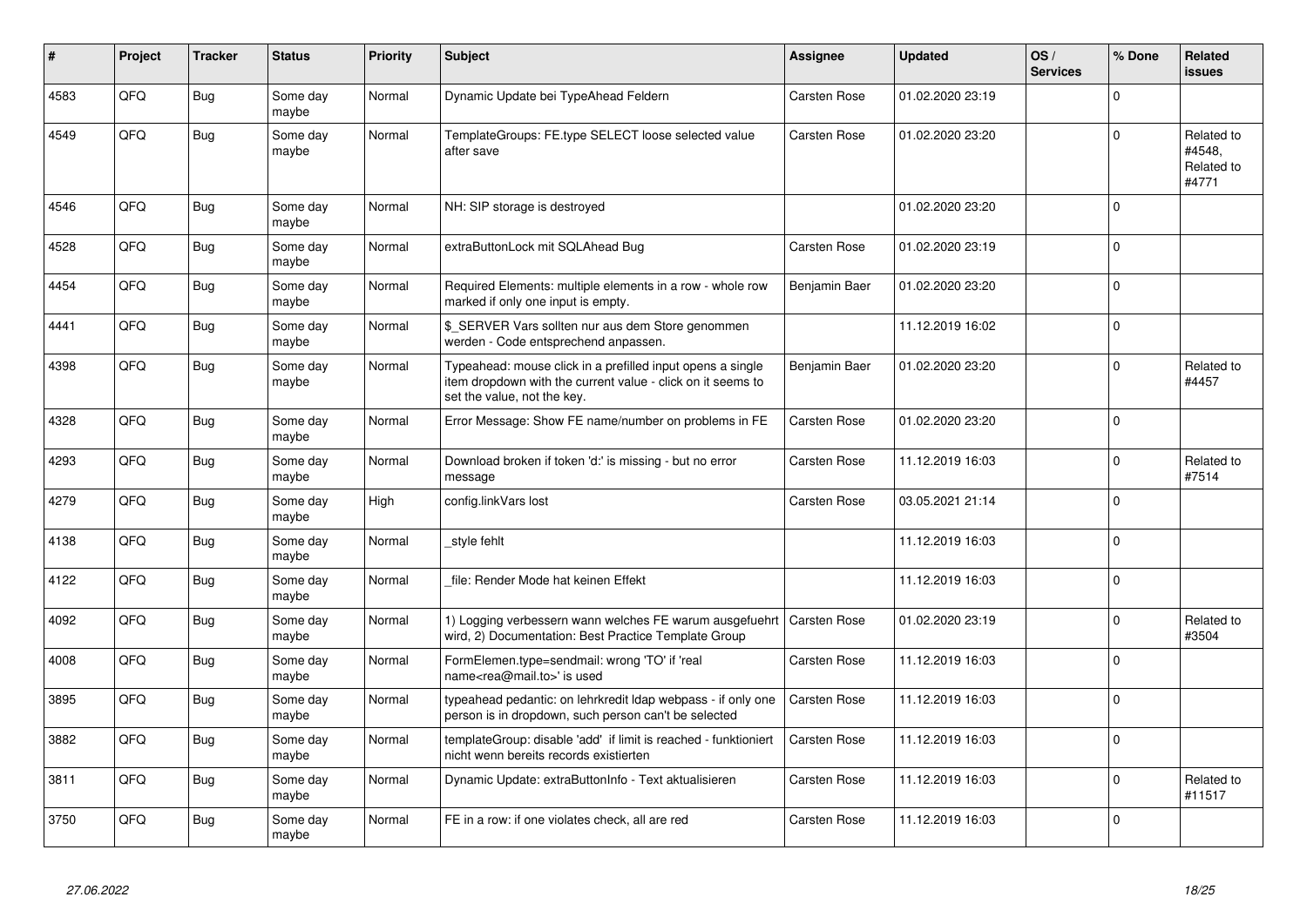| #     | Project | <b>Tracker</b> | <b>Status</b>     | <b>Priority</b> | Subject                                                                                                                       | <b>Assignee</b>     | <b>Updated</b>   | OS/<br><b>Services</b> | % Done      | Related<br>issues                                                     |
|-------|---------|----------------|-------------------|-----------------|-------------------------------------------------------------------------------------------------------------------------------|---------------------|------------------|------------------------|-------------|-----------------------------------------------------------------------|
| 3682  | QFQ     | Bug            | Some day<br>maybe | Normal          | Dynamic update: Radio buttons                                                                                                 | <b>Carsten Rose</b> | 11.12.2019 16:02 |                        | $\mathbf 0$ |                                                                       |
| 3588  | QFQ     | Bug            | Some day<br>maybe | Normal          | templateGroup: versteckte Elemente werden weiterhin<br>gespeichert.                                                           | <b>Carsten Rose</b> | 11.12.2019 16:02 |                        | $\mathbf 0$ |                                                                       |
| 3570  | QFQ     | Bug            | Some day<br>maybe | High            | Formular mit prmitnew permitEdit=Always wird nicht<br>aufgerufen (ist leer)                                                   | Carsten Rose        | 03.05.2021 21:14 |                        | $\mathbf 0$ |                                                                       |
| 3349  | QFQ     | Bug            | Some day<br>maybe | Normal          | config.qfq.ini: a) vertraegt keine '=' im Value (z.B. Passwort),<br>b) Values sollten in ticks einschliessbar sein (spaces, ) | Carsten Rose        | 11.12.2019 16:02 |                        | $\mathbf 0$ |                                                                       |
| 3130  | QFQ     | Bug            | Some day<br>maybe | Normal          | Debug Info's nicht korrekt nach 'New > Save'.                                                                                 | Carsten Rose        | 11.12.2019 16:03 |                        | $\mathbf 0$ | Related to<br>#3253                                                   |
| 3109  | QFQ     | Bug            | Some day<br>maybe | High            | RealUrl: Links werden nicht korrekt gerendert                                                                                 | Carsten Rose        | 03.05.2021 21:14 |                        | $\mathbf 0$ |                                                                       |
| 3061  | QFQ     | Bug            | Some day<br>maybe | High            | winstitute: mysql connection durcheinander - nmhp17<br>(ag7)/QFQ arbeitet mit DB/Tabellen von biostat.                        | Carsten Rose        | 03.05.2021 21:14 |                        | $\pmb{0}$   |                                                                       |
| 2643  | QFQ     | Bug            | Some day<br>maybe | Normal          | Zend / PHP Webinars anschauen                                                                                                 | Carsten Rose        | 01.02.2020 15:56 |                        | $\mathbf 0$ |                                                                       |
| 2063  | QFQ     | Bug            | Some day<br>maybe | Normal          | Pills auf 'inaktiv' setzen falls keine Element auf dem Pill<br>sichtbar sind.                                                 | Benjamin Baer       | 11.12.2019 16:03 |                        | $\mathbf 0$ | Related to<br>#3752                                                   |
| 13608 | QFQ     | Feature        | Some day<br>maybe | Normal          | Automatic Browser Language Redirect                                                                                           | Enis Nuredini       | 17.06.2022 08:35 |                        | $\mathbf 0$ |                                                                       |
| 12611 | QFQ     | Feature        | Some day<br>maybe | Normal          | Refactoring: Bootstrap with Lazy Loading                                                                                      | Carsten Rose        | 08.06.2022 10:37 |                        | $\mathbf 0$ | Related to<br>#12490,<br>Related to<br>#10013,<br>Related to<br>#7732 |
| 12337 | QFQ     | Feature        | Some day<br>maybe | Normal          | Database.php: better caching                                                                                                  | Carsten Rose        | 16.09.2021 15:10 |                        | $\mathbf 0$ |                                                                       |
| 12315 | QFQ     | Feature        | Some day<br>maybe | Normal          | Form History (Diffs) / Backups                                                                                                | <b>Carsten Rose</b> | 16.09.2021 15:10 |                        | $\mathbf 0$ |                                                                       |
| 11323 | QFQ     | Feature        | Some day<br>maybe | Normal          | Report Frontend Editor Modal + Codemirror                                                                                     | <b>Carsten Rose</b> | 16.09.2021 15:10 |                        | $\mathbf 0$ | Related to<br>#11036                                                  |
| 11322 | QFQ     | Feature        | Some day<br>maybe | Normal          | Form Element JSON - (multiline parameter field)                                                                               | Carsten Rose        | 16.09.2021 15:10 |                        | $\mathbf 0$ |                                                                       |
| 11217 | QFQ     | Feature        | Some day<br>maybe | Normal          | <b>Extend Script Functionality</b>                                                                                            | Carsten Rose        | 16.09.2021 15:10 |                        | $\mathbf 0$ |                                                                       |
| 11036 | QFQ     | Feature        | Some day<br>maybe | Normal          | inline report editor permissions                                                                                              | Carsten Rose        | 16.09.2021 15:09 |                        | $\mathbf 0$ | Related to<br>#11323                                                  |
| 10745 | QFQ     | Feature        | Some day<br>maybe | Normal          | Tablesorter Excel Export                                                                                                      | Carsten Rose        | 16.09.2021 15:09 |                        | $\mathbf 0$ |                                                                       |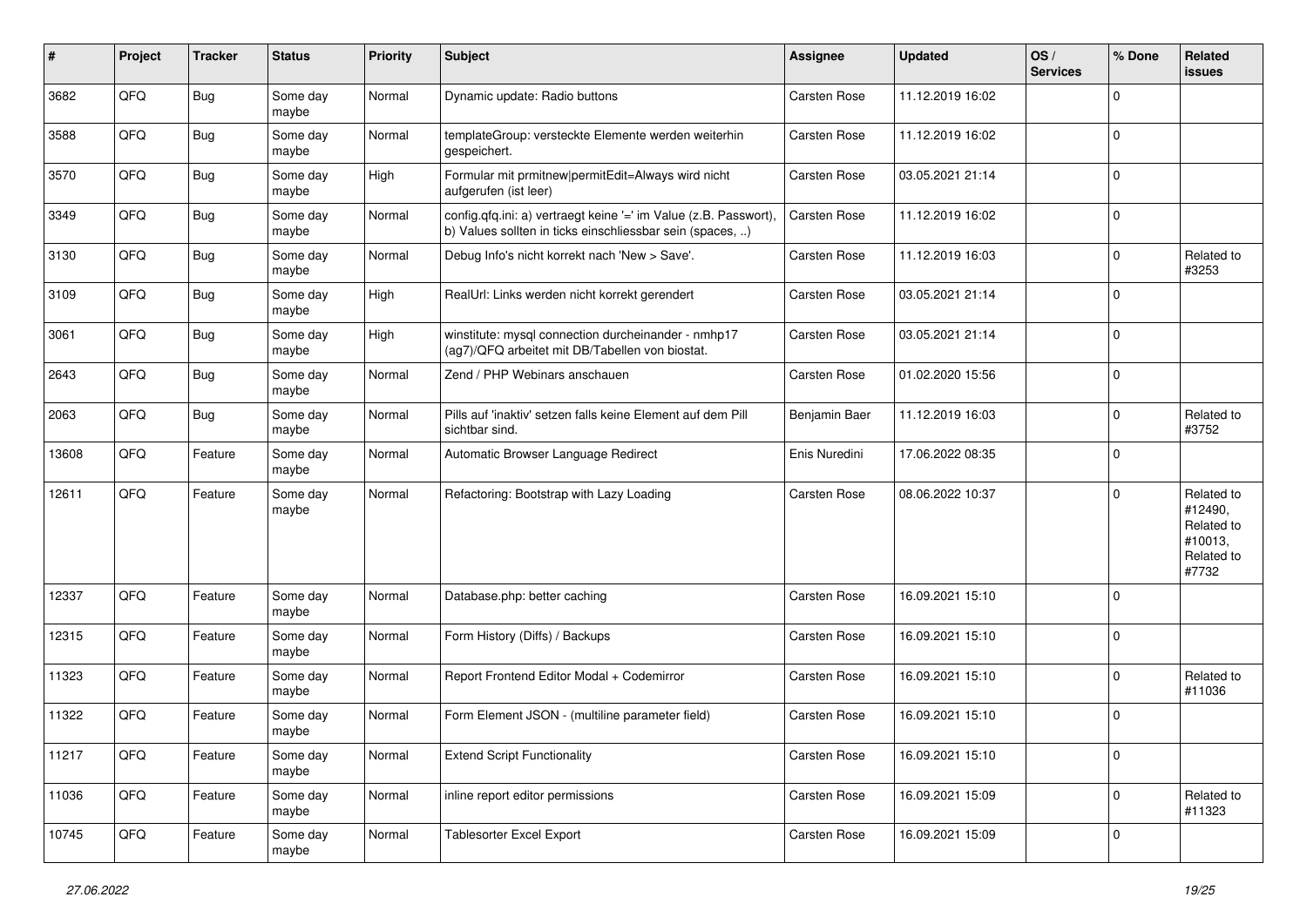| #     | Project | <b>Tracker</b> | <b>Status</b>     | Priority | <b>Subject</b>                                     | Assignee            | <b>Updated</b>   | OS/<br><b>Services</b> | % Done         | Related<br>issues                                                      |
|-------|---------|----------------|-------------------|----------|----------------------------------------------------|---------------------|------------------|------------------------|----------------|------------------------------------------------------------------------|
| 10738 | QFQ     | Feature        | Some day<br>maybe | Normal   | CORS headers for external API requests             |                     | 10.06.2020 14:00 |                        | $\mathbf 0$    |                                                                        |
| 10716 | QFQ     | Feature        | Some day<br>maybe | Normal   | Business Logic mit Externen Skripten               | Carsten Rose        | 16.09.2021 15:10 |                        | $\mathbf 0$    | Related to<br>#10713,<br>Related to<br>#8217                           |
| 10116 | QFQ     | Feature        | Some day<br>maybe | Normal   | TypeAhead: Tag - show inside 'input' element       | Carsten Rose        | 16.09.2021 15:09 |                        | $\mathbf 0$    |                                                                        |
| 10095 | QFQ     | Feature        | Some day<br>maybe | Normal   | Generic Gitlab Integration into QFQ                | <b>Carsten Rose</b> | 16.09.2021 15:10 |                        | $\mathbf 0$    |                                                                        |
| 10013 | QFQ     | Feature        | Some day<br>maybe | Normal   | FE.typ=editor: CodeMirror                          | Carsten Rose        | 08.06.2022 10:37 |                        | $\mathbf 0$    | Related to<br>#12611,<br>Related to<br>#12490,<br>Related to<br>#7732  |
| 9704  | QFQ     | Feature        | Some day<br>maybe | Normal   | Thumbnails Generieren beim Splitten von PDF Files  | Carsten Rose        | 11.12.2019 16:01 |                        | $\mathbf 0$    |                                                                        |
| 9579  | QFQ     | Feature        | Some day<br>maybe | Normal   | Multiform with Process Row                         | Carsten Rose        | 11.12.2019 16:01 |                        | $\mathbf 0$    |                                                                        |
| 9130  | QFQ     | Feature        | Some day<br>maybe | Normal   | tablesorter: Automatic Row numbering / Zeilenummer | Benjamin Baer       | 01.02.2020 23:22 |                        | $\mathbf 0$    |                                                                        |
| 8894  | QFQ     | Feature        | Some day<br>maybe | Normal   | Documentation Tags Usable in QFQ Application       | <b>Carsten Rose</b> | 11.12.2019 16:01 |                        | $\mathbf 0$    |                                                                        |
| 8892  | QFQ     | Feature        | Some day<br>maybe | Normal   | Display and Edit SQL Comments in Form Editor       | Carsten Rose        | 11.12.2019 16:01 |                        | $\mathbf 0$    |                                                                        |
| 8586  | QFQ     | Feature        | Some day<br>maybe | Normal   | QFQ: Enhance Error message for 'record not found'  | Carsten Rose        | 16.09.2021 15:10 |                        | $\mathbf 0$    |                                                                        |
| 8520  | QFO     | Feature        | Some day<br>maybe | Normal   | Bring QFQ to Composer                              | Carsten Rose        | 16.09.2021 15:10 |                        | $\mathbf 0$    |                                                                        |
| 8101  | QFQ     | Feature        | Some day<br>maybe | Normal   | Password hash: support further hashing methods     | Carsten Rose        | 16.09.2021 15:10 |                        | $\mathbf 0$    |                                                                        |
| 8056  | QFQ     | Feature        | Some day<br>maybe | Normal   | Termin Organisation (Reservation)                  |                     | 01.02.2020 23:19 |                        | 0              | Related to<br>#8658                                                    |
| 7921  | QFQ     | Feature        | Some day<br>maybe | Normal   | Rest API Export: URL kuerzer machen                |                     | 01.02.2020 23:19 |                        | $\overline{0}$ |                                                                        |
| 7732  | QFG     | Feature        | Some day<br>maybe | Normal   | Javascript: Lazy Loading der add on libs           | Benjamin Baer       | 08.06.2022 10:38 |                        | $\mathbf 0$    | Related to<br>#12611,<br>Related to<br>#12490,<br>Related to<br>#10013 |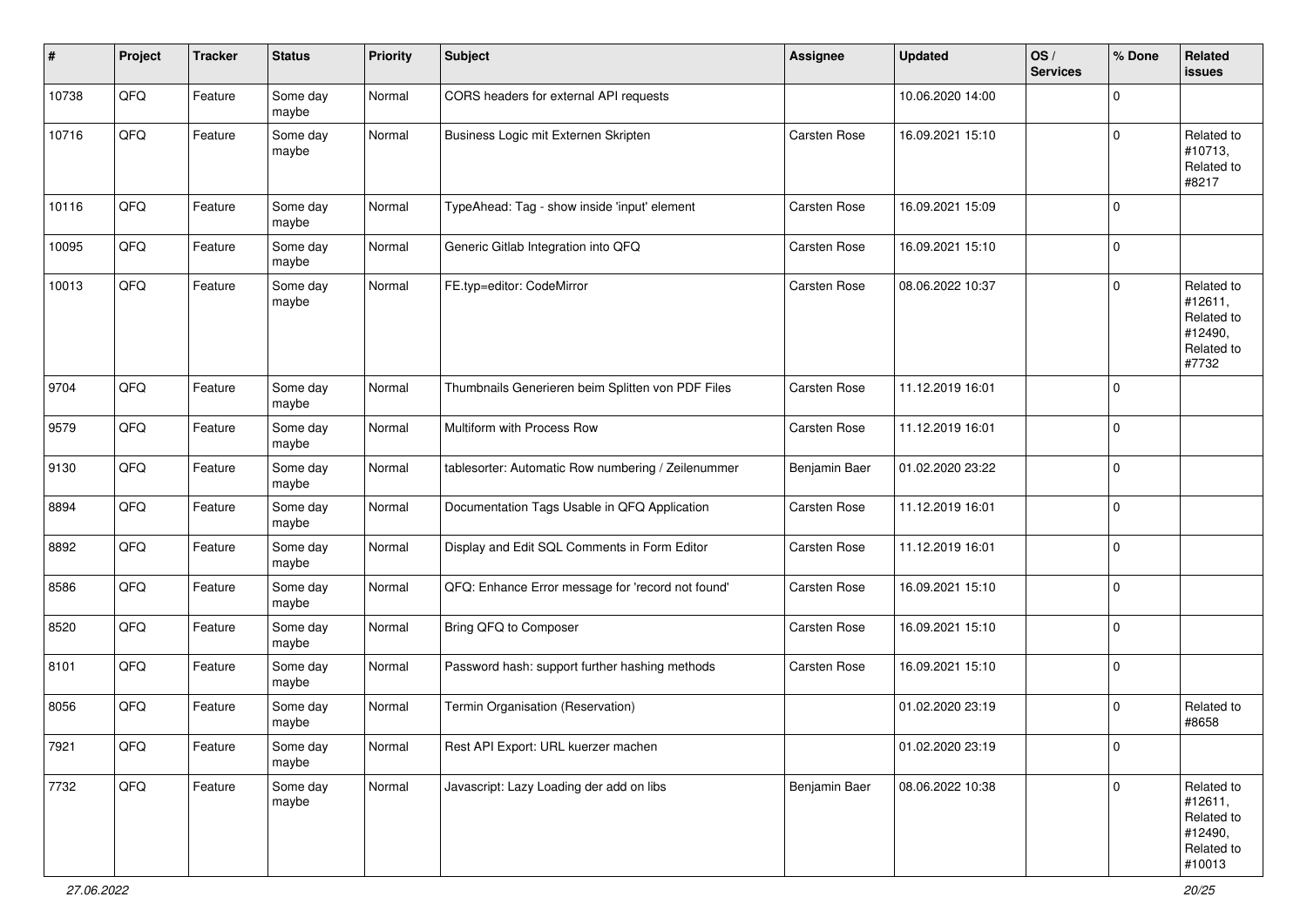| #    | Project | <b>Tracker</b> | <b>Status</b>     | Priority | <b>Subject</b>                                                                                 | Assignee            | <b>Updated</b>   | OS/<br><b>Services</b> | % Done       | Related<br><b>issues</b> |
|------|---------|----------------|-------------------|----------|------------------------------------------------------------------------------------------------|---------------------|------------------|------------------------|--------------|--------------------------|
| 7453 | QFQ     | Feature        | Some day<br>maybe | Normal   | import / export forms QFQ                                                                      | Carsten Rose        | 16.09.2021 15:10 |                        | $\Omega$     |                          |
| 7452 | QFQ     | Feature        | Some day<br>maybe | Normal   | automate deployment new QFQ version                                                            | Carsten Rose        | 16.09.2021 15:10 |                        | $\Omega$     |                          |
| 7336 | QFQ     | Feature        | Some day<br>maybe | Normal   | PDF Upload: disallow PDFs with specific Meta information                                       | <b>Carsten Rose</b> | 11.12.2019 16:01 |                        | $\mathbf 0$  |                          |
| 7278 | QFQ     | Feature        | Some day<br>maybe | Normal   | Form: Wert vordefinieren der immer gesetzt wird                                                |                     | 02.05.2021 09:27 |                        | $\Omega$     |                          |
| 7229 | QFQ     | Feature        | Some day<br>maybe | Normal   | New FormElement.type: Button                                                                   |                     | 01.02.2021 12:32 |                        | $\mathbf{0}$ |                          |
| 7108 | QFQ     | Feature        | Some day<br>maybe | Normal   | QFQ Wrap Elements                                                                              |                     | 11.12.2019 16:01 |                        | $\mathbf 0$  |                          |
| 7107 | QFQ     | Feature        | Some day<br>maybe | Normal   | Showcase Registration Tool: Anmeldung / Administration :<br>Liste Anmeldungen / Emaileinaldung | <b>Carsten Rose</b> | 11.12.2019 16:01 |                        | $\Omega$     |                          |
| 7106 | QFQ     | Feature        | Some day<br>maybe | Normal   | Beispiel Nummerierung von Rows in Report                                                       |                     | 11.12.2019 16:01 |                        | $\Omega$     |                          |
| 7105 | QFQ     | Feature        | Some day<br>maybe | Normal   | Beispiel wie man in einer zweiten Tabelle speichert.                                           |                     | 11.12.2019 16:01 |                        | $\Omega$     |                          |
| 7104 | QFQ     | Feature        | Some day<br>maybe | Normal   | Manual: hint about escaping if '\r' appears in mail body                                       |                     | 11.12.2019 16:01 |                        | $\mathbf 0$  |                          |
| 7100 | QFQ     | Feature        | Some day<br>maybe | Normal   | Download: log access, max downloads, time limit                                                |                     | 01.02.2020 23:19 |                        | $\Omega$     |                          |
| 6992 | QFQ     | Feature        | Some day<br>maybe | Normal   | DB exception: Syntax Highlight                                                                 |                     | 11.12.2019 16:01 |                        | $\Omega$     | Related to<br>#5450      |
| 6972 | QFQ     | Feature        | Some day<br>maybe | Normal   | Fabric Clipboard / cross browser tab                                                           | Benjamin Baer       | 01.02.2020 23:21 |                        | $\mathbf 0$  |                          |
| 6970 | QFQ     | Feature        | Some day<br>maybe | Normal   | tablesorter: default fuer 'sortReset' aendern von 'Ctrl' zu 'Alt'                              | Benjamin Baer       | 01.02.2020 23:21 |                        | $\Omega$     |                          |
| 6715 | QFQ     | Feature        | Some day<br>maybe | Normal   | Code-Refactoring: dbArray vereinheitlichen                                                     | Carsten Rose        | 11.12.2019 16:02 |                        | $\Omega$     |                          |
| 6704 | QFQ     | Feature        | Some day<br>maybe | Normal   | Upload Mode: Bilder in Notizen rechts sollen aktuellen<br>Upload repräsentieren.               |                     | 01.02.2020 23:19 |                        | $\Omega$     | Related to<br>#3264      |
| 6515 | QFQ     | Feature        | Some day<br>maybe | Normal   | Formular: Felder dynamisch ein/ausblenden                                                      |                     | 11.12.2019 16:02 |                        | $\Omega$     |                          |
| 6299 | QFQ     | Feature        | Some day<br>maybe | Normal   | Attack detection: log table with invalid SIP access                                            |                     | 11.12.2019 16:02 |                        | $\Omega$     | Related to<br>#3947      |
| 6288 | QFQ     | Feature        | Some day<br>maybe | Normal   | Best Practice: Erklaeren wie man ein Formular ganz in<br>'weiss' erstellen kann                |                     | 11.12.2019 16:02 |                        | $\Omega$     |                          |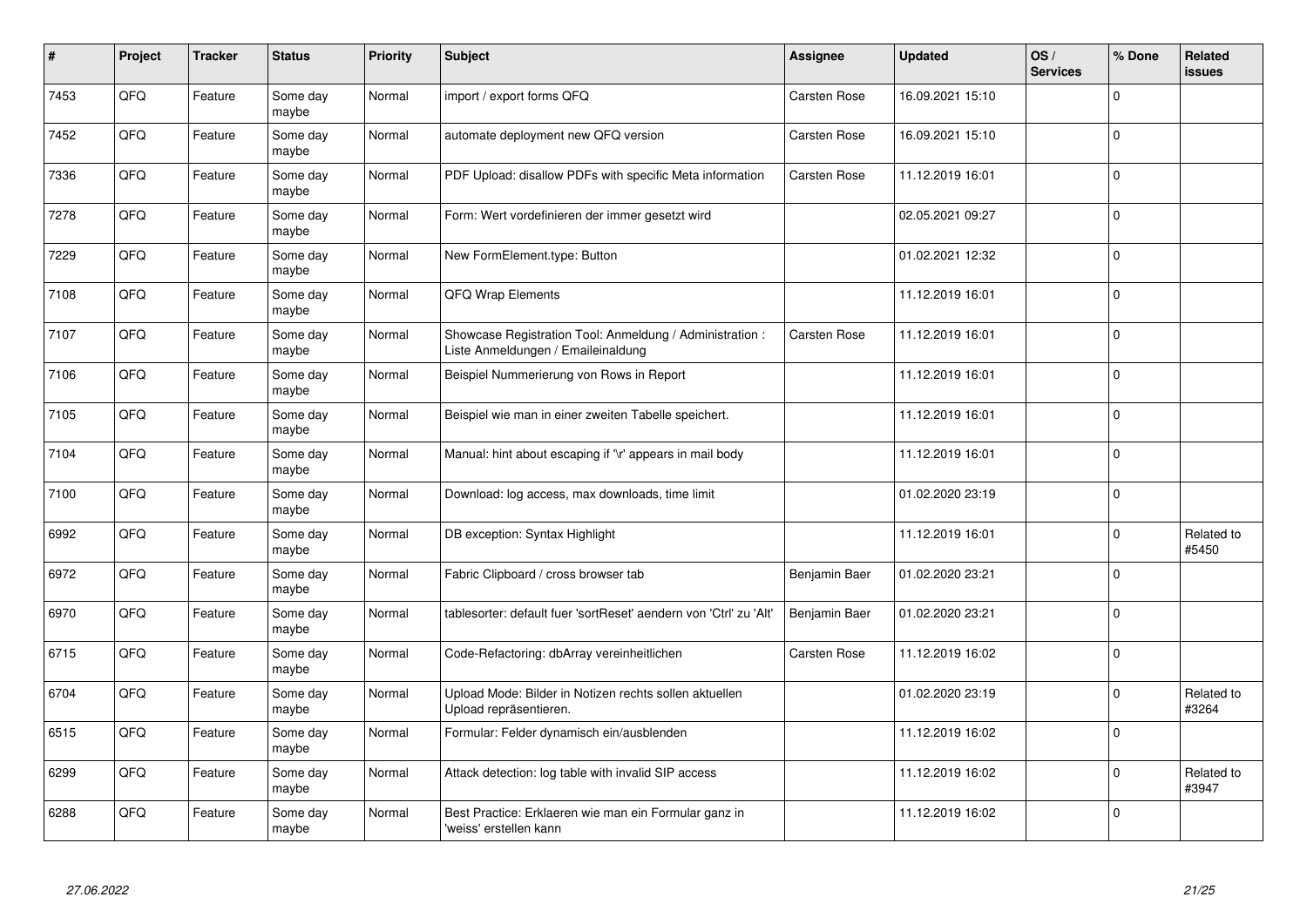| #    | Project | <b>Tracker</b> | <b>Status</b>     | <b>Priority</b> | Subject                                                                           | <b>Assignee</b>     | <b>Updated</b>   | OS/<br><b>Services</b> | % Done      | <b>Related</b><br><b>issues</b>             |
|------|---------|----------------|-------------------|-----------------|-----------------------------------------------------------------------------------|---------------------|------------------|------------------------|-------------|---------------------------------------------|
| 6084 | QFQ     | Feature        | Some day<br>maybe | Normal          | New escape type: 'D' - convert date                                               |                     | 01.02.2020 23:19 |                        | $\Omega$    |                                             |
| 6083 | QFQ     | Feature        | Some day<br>maybe | Normal          | Dynamic Update: Value Check via SQL                                               |                     | 11.12.2019 16:02 |                        | $\mathbf 0$ |                                             |
| 5983 | QFQ     | Feature        | Some day<br>maybe | Normal          | Form Submit (save & update): normalize date/-time FE                              | <b>Carsten Rose</b> | 01.02.2020 23:19 |                        | $\mathbf 0$ |                                             |
| 5923 | QFQ     | Feature        | Some day<br>maybe | Normal          | fillStoreSystemBySqlLate                                                          |                     | 01.02.2020 23:19 |                        | $\mathbf 0$ |                                             |
| 5895 | QFQ     | Feature        | Some day<br>maybe | Normal          | Tutorial: List of all QFQ Features                                                |                     | 01.02.2020 23:19 |                        | $\mathbf 0$ |                                             |
| 5893 | QFQ     | Feature        | Some day<br>maybe | Normal          | Edit on double-click                                                              |                     | 01.02.2020 23:19 |                        | $\mathbf 0$ | Related to<br>#5894                         |
| 5892 | QFQ     | Feature        | Some day<br>maybe | Normal          | QFQ should use T3 API to manipulate FE GROUP<br>membership                        |                     | 01.02.2020 23:20 |                        | $\mathbf 0$ |                                             |
| 5852 | QFQ     | Feature        | Some day<br>maybe | Normal          | Logging: mail.log / sql.log - im FE anzeigen und via AJAX<br>aktualisieren        | Carsten Rose        | 01.02.2020 23:19 |                        | $\mathbf 0$ | Related to<br>#5885                         |
| 5851 | QFQ     | Feature        | Some day<br>maybe | Normal          | Queue System implementieren: MQTT, RabbitMQ                                       |                     | 01.02.2020 23:20 |                        | $\mathbf 0$ | Related to<br>#5715                         |
| 5850 | QFQ     | Feature        | Some day<br>maybe | Normal          | Deployment: In QFQ Doc best practice fuer zeitgemaesses<br>Deployment beschreiben |                     | 01.02.2020 23:20 |                        | $\mathbf 0$ |                                             |
| 5805 | QFQ     | Feature        | Some day<br>maybe | Normal          | TypeAHead SQL value instead of key stored                                         |                     | 01.02.2020 23:19 |                        | $\mathbf 0$ | Related to<br>#5444                         |
| 5783 | QFQ     | Feature        | Some day<br>maybe | Normal          | <b>BPMN View/Edit</b>                                                             |                     | 11.12.2019 16:02 |                        | $\mathbf 0$ |                                             |
| 5665 | QFQ     | Feature        | Some day<br>maybe | Normal          | Versuch das '{{!' nicht mehr noetig ist.                                          | Carsten Rose        | 01.02.2020 23:20 |                        | $\mathbf 0$ | Related to<br>#7432,<br>Related to<br>#7434 |
| 5579 | QFQ     | Feature        | Some day<br>maybe | Normal          | Enhance Doc / Presentation: variable type 'link column type'                      | Carsten Rose        | 01.02.2020 23:19 |                        | $\Omega$    |                                             |
| 5548 | QFQ     | Feature        | Some day<br>maybe | Normal          | 801 Textfiles/Scriptfiles als Thumbnail                                           | Carsten Rose        | 07.03.2022 16:26 |                        | $\mathbf 0$ |                                             |
| 5480 | QFQ     | Feature        | Some day<br>maybe | Normal          | QFQ: Dokumentation mit Screenshots versehen                                       | Carsten Rose        | 01.02.2020 23:20 |                        | $\mathbf 0$ | Related to<br>#9879                         |
| 5455 | QFQ     | Feature        | Some day<br>maybe | Normal          | Mail Redirects grld abhaengig                                                     |                     | 01.02.2020 23:20 |                        | $\mathbf 0$ |                                             |
| 5452 | QFQ     | Feature        | Some day<br>maybe | Normal          | Thumbnails from PDF: bad quality                                                  |                     | 01.02.2020 23:20 |                        | $\mathbf 0$ |                                             |
| 5428 | QFQ     | Feature        | Some day<br>maybe | Normal          | secure thumbnail: late render on access.                                          | Carsten Rose        | 01.02.2020 23:20 |                        | $\mathbf 0$ |                                             |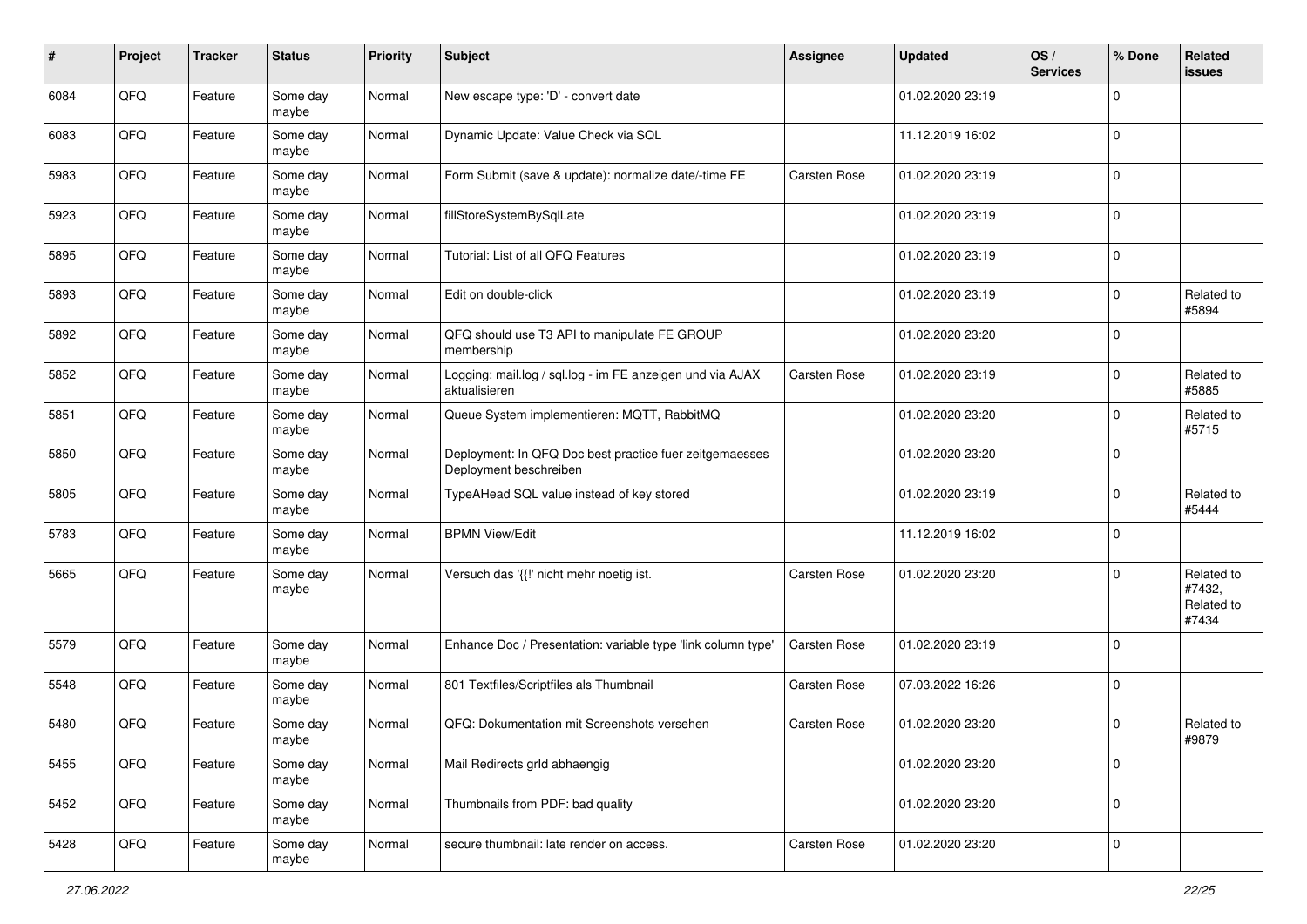| #    | Project | <b>Tracker</b> | <b>Status</b>     | <b>Priority</b> | <b>Subject</b>                                                                                                                                                | <b>Assignee</b>     | <b>Updated</b>   | OS/<br><b>Services</b> | % Done      | Related<br><b>issues</b> |
|------|---------|----------------|-------------------|-----------------|---------------------------------------------------------------------------------------------------------------------------------------------------------------|---------------------|------------------|------------------------|-------------|--------------------------|
| 5389 | QFQ     | Feature        | Some day<br>maybe | Normal          | QFQ Design: Multline label / note                                                                                                                             | Benjamin Baer       | 01.02.2020 23:19 |                        | $\Omega$    |                          |
| 5342 | QFQ     | Feature        | Some day<br>maybe | Normal          | link - with HTML Attributes                                                                                                                                   |                     | 01.02.2020 23:20 |                        | $\mathbf 0$ | Related to<br>#14077     |
| 5160 | QFQ     | Feature        | Some day<br>maybe | Normal          | QFQ collaborative / together.js, ShareJS, y-js, collaborative,                                                                                                |                     | 11.12.2019 16:02 |                        | $\mathbf 0$ |                          |
| 5132 | QFQ     | Feature        | Some day<br>maybe | Normal          | Error Message sendmail missing attachment: more details                                                                                                       | <b>Carsten Rose</b> | 01.02.2020 23:19 |                        | $\Omega$    |                          |
| 5129 | QFQ     | Feature        | Some day<br>maybe | Normal          | Reports: SQL fuer x Achse und y Achse                                                                                                                         |                     | 11.12.2019 16:02 |                        | $\mathbf 0$ |                          |
| 5024 | QFQ     | Feature        | Some day<br>maybe | Normal          | Fabric: Generate PDF with edits                                                                                                                               | Benjamin Baer       | 01.02.2020 23:20 |                        | $\mathbf 0$ | Related to<br>#10704     |
| 4974 | QFQ     | Feature        | Some day<br>maybe | Normal          | Long polling - inform all listening clients of changes                                                                                                        |                     | 11.12.2019 16:02 |                        | $\Omega$    |                          |
| 4956 | QFQ     | Feature        | Some day<br>maybe | Normal          | Sendmail: Benutzerdefinierte Headers                                                                                                                          | <b>Carsten Rose</b> | 11.12.2019 16:02 |                        | $\pmb{0}$   |                          |
| 4872 | QFQ     | Feature        | Some day<br>maybe | Normal          | Fields of Typo3 page available in STORE_TYPO3                                                                                                                 | Carsten Rose        | 01.02.2020 23:19 |                        | $\Omega$    |                          |
| 4869 | QFQ     | Feature        | Some day<br>maybe | Normal          | Dynamic Update (show, hide, readonly?, required?) for<br><b>Template Group Elements</b>                                                                       | <b>Carsten Rose</b> | 01.02.2020 23:19 |                        | $\Omega$    | Related to<br>#4865      |
| 4839 | QFQ     | Feature        | Some day<br>maybe | Normal          | qfq-handle in <head> Abschnitt</head>                                                                                                                         | Carsten Rose        | 11.12.2019 16:02 |                        | $\mathbf 0$ |                          |
| 4816 | QFQ     | Feature        | Some day<br>maybe | Normal          | Templates for QFQ Reports (Tables, Radios, )                                                                                                                  |                     | 01.02.2020 23:20 |                        | $\Omega$    |                          |
| 4757 | QFQ     | Feature        | Some day<br>maybe | Normal          | Test subrecord: download links ok? Links ok?                                                                                                                  | Carsten Rose        | 01.02.2020 23:20 |                        | $\Omega$    |                          |
| 4719 | QFQ     | Feature        | Some day<br>maybe | Normal          | Custom Message in Client in case of 'Browser tab close,<br>modification will be lost'                                                                         |                     | 01.02.2020 23:20 |                        | $\Omega$    |                          |
| 4652 | QFQ     | Feature        | Some day<br>maybe | Normal          | UZH CD: Weiterleitung auf benutzerdefinierte 403/404 Seite                                                                                                    | <b>Carsten Rose</b> | 01.02.2020 23:20 |                        | $\mathbf 0$ |                          |
| 4650 | QFQ     | Feature        | Some day<br>maybe | Normal          | Convert html to doc/rtf                                                                                                                                       | Carsten Rose        | 01.02.2020 23:20 |                        | $\mathbf 0$ | Related to<br>#10704     |
| 4640 | QFQ     | Feature        | Some day<br>maybe | Normal          | Rename System Forms                                                                                                                                           |                     | 01.02.2020 23:20 |                        | $\mathbf 0$ |                          |
| 4627 | QFQ     | Feature        | Some day<br>maybe | Normal          | dbupdate: all tables - check 'create', 'modified' if it is possible<br>to change to default 'CURRENT_TIMESTAMP' and modified<br>'ON UPDATE CURRENT_TIMESTAMP' |                     | 01.02.2020 23:20 |                        | 0           |                          |
| 4626 | QFQ     | Feature        | Some day<br>maybe | Normal          | Mobile View: 'classBody=qfq-form-right' makes no sense                                                                                                        |                     | 01.02.2020 23:20 |                        | $\Omega$    |                          |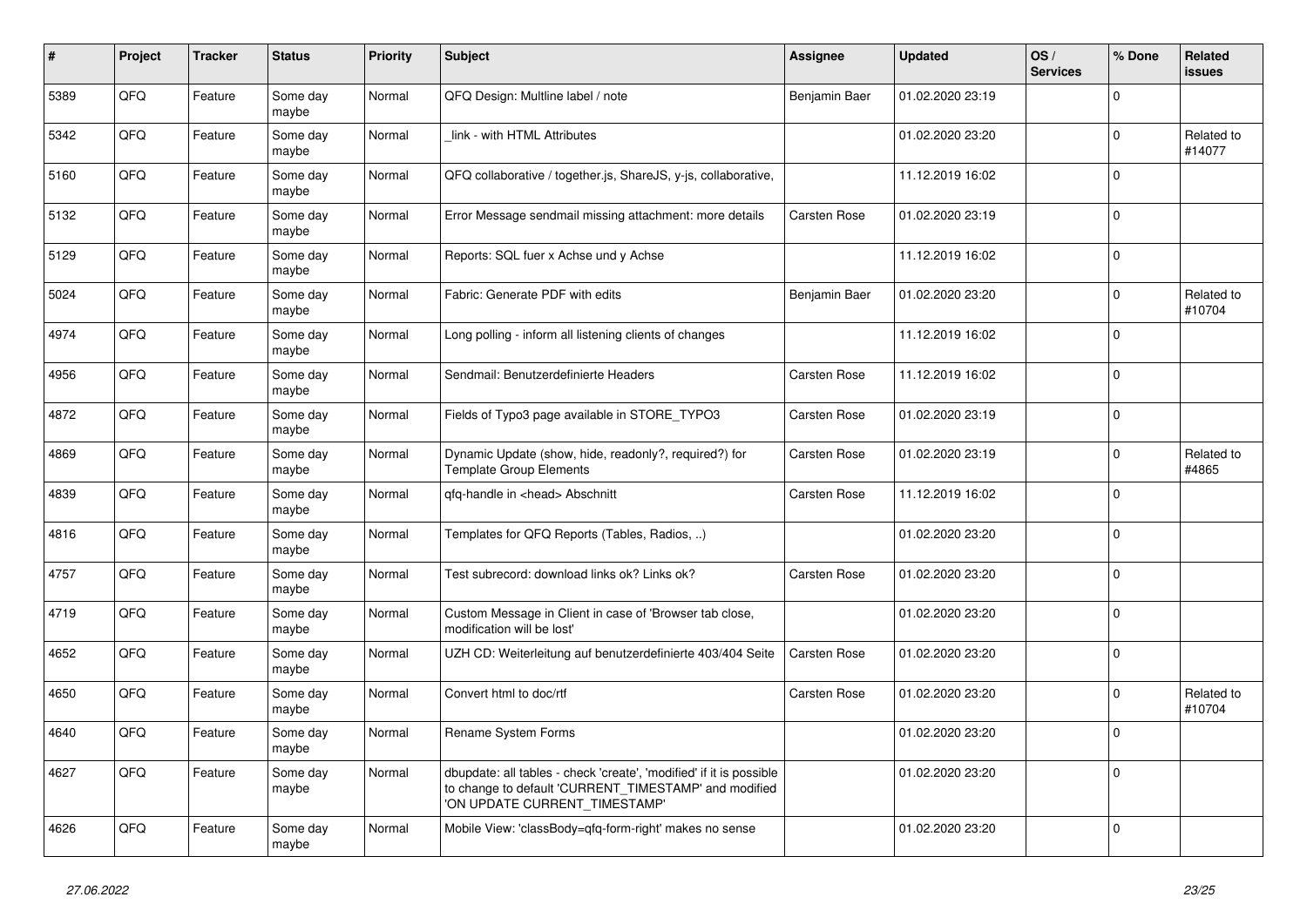| #    | Project | <b>Tracker</b> | <b>Status</b>     | <b>Priority</b> | <b>Subject</b>                                                                                                          | <b>Assignee</b> | <b>Updated</b>   | OS/<br><b>Services</b> | % Done      | <b>Related</b><br><b>issues</b>             |
|------|---------|----------------|-------------------|-----------------|-------------------------------------------------------------------------------------------------------------------------|-----------------|------------------|------------------------|-------------|---------------------------------------------|
| 4606 | QFQ     | Feature        | Some day<br>maybe | Normal          | link: qualifier to render bootstrap button                                                                              | Carsten Rose    | 01.02.2020 23:19 |                        | $\mathbf 0$ |                                             |
| 4551 | QFQ     | Feature        | Some day<br>maybe | Normal          | Set 'pills' via dynamicUpdate to show/hide/disabled                                                                     |                 | 01.02.2020 23:20 |                        | $\mathbf 0$ | Related to<br>#3752                         |
| 4536 | QFQ     | Feature        | Some day<br>maybe | Normal          | FE upload: problem with delete if mutliple uploads an<br>FE.name="                                                      |                 | 01.02.2020 23:20 |                        | $\mathbf 0$ |                                             |
| 4446 | QFQ     | Feature        | Some day<br>maybe | Normal          | New FE get same feldContainerId as last modifed FE                                                                      |                 | 01.02.2020 23:20 |                        | $\mathbf 0$ |                                             |
| 4445 | QFQ     | Feature        | Some day<br>maybe | Normal          | template group: Option to simulate fieldset                                                                             |                 | 28.06.2021 14:11 |                        | $\mathbf 0$ |                                             |
| 4444 | QFQ     | Feature        | Some day<br>maybe | Normal          | FE.type=upload: detect mime type                                                                                        |                 | 11.12.2019 16:02 |                        | $\mathbf 0$ | Related to<br>#4303                         |
| 4443 | QFQ     | Feature        | Some day<br>maybe | Normal          | Form: multiple secondary tables                                                                                         |                 | 01.02.2020 23:20 |                        | $\mathbf 0$ |                                             |
| 4442 | QFQ     | Feature        | Some day<br>maybe | Normal          | Special Column Name: _link - new symbol G (Glyph) to<br>choose any available symbol                                     |                 | 11.12.2019 16:02 |                        | $\mathbf 0$ |                                             |
| 4440 | QFQ     | Feature        | Some day<br>maybe | Normal          | Manual.rst: explain how to. expand PHP Session to 4h                                                                    |                 | 11.12.2019 16:02 |                        | $\mathbf 0$ |                                             |
| 4439 | QFQ     | Feature        | Some day<br>maybe | Normal          | Log: report all actions fired by an FE Element, incl. the<br>original directive (slaveld, sqllnsert, )                  |                 | 01.02.2020 23:20 |                        | $\mathbf 0$ | Related to<br>#4432,<br>Related to<br>#5458 |
| 4435 | QFQ     | Feature        | Some day<br>maybe | Normal          | Report: striptags - specify allowed tags                                                                                |                 | 01.02.2020 23:20 |                        | $\mathbf 0$ |                                             |
| 4433 | QFQ     | Feature        | Some day<br>maybe | Normal          | Log when SIP will be destroyed by QFQ for any (security)<br>reason                                                      |                 | 01.02.2020 23:20 |                        | $\mathbf 0$ | Related to<br>#4432,<br>Related to<br>#5458 |
| 4420 | QFQ     | Feature        | Some day<br>maybe | Normal          | Client: Local Storage - store the changes of a form, local in<br>the browser.                                           | Benjamin Baer   | 11.12.2019 16:02 |                        | $\mathbf 0$ |                                             |
| 4365 | QFQ     | Feature        | Some day<br>maybe | Normal          | Multi Language: new way of config                                                                                       | Carsten Rose    | 01.02.2020 23:20 |                        | $\mathbf 0$ |                                             |
| 4349 | QFQ     | Feature        | Some day<br>maybe | Normal          | link download: downloaded external URL to<br>deliver/concatenate - check mimetipe and handle it correctly               | Carsten Rose    | 11.12.2019 16:02 |                        | $\mathbf 0$ |                                             |
| 4343 | QFG     | Feature        | Some day<br>maybe | Normal          | Link: Classifier to add 'attributes'                                                                                    | Carsten Rose    | 01.02.2020 23:20 |                        | $\mathbf 0$ | Related to<br>#14077                        |
| 4330 | QFO     | Feature        | Some day<br>maybe | Normal          | Error Message: report missing {{ / }} in sqlUpdate, sqlInsert,<br>sglDelete, sglAfter, sglBefore in FE action elements. | Carsten Rose    | 01.02.2020 23:20 |                        | $\mathbf 0$ |                                             |
| 4259 | QFQ     | Feature        | Some day<br>maybe | Normal          | Instant trigger a cron job                                                                                              | Carsten Rose    | 11.12.2019 16:03 |                        | $\mathbf 0$ |                                             |